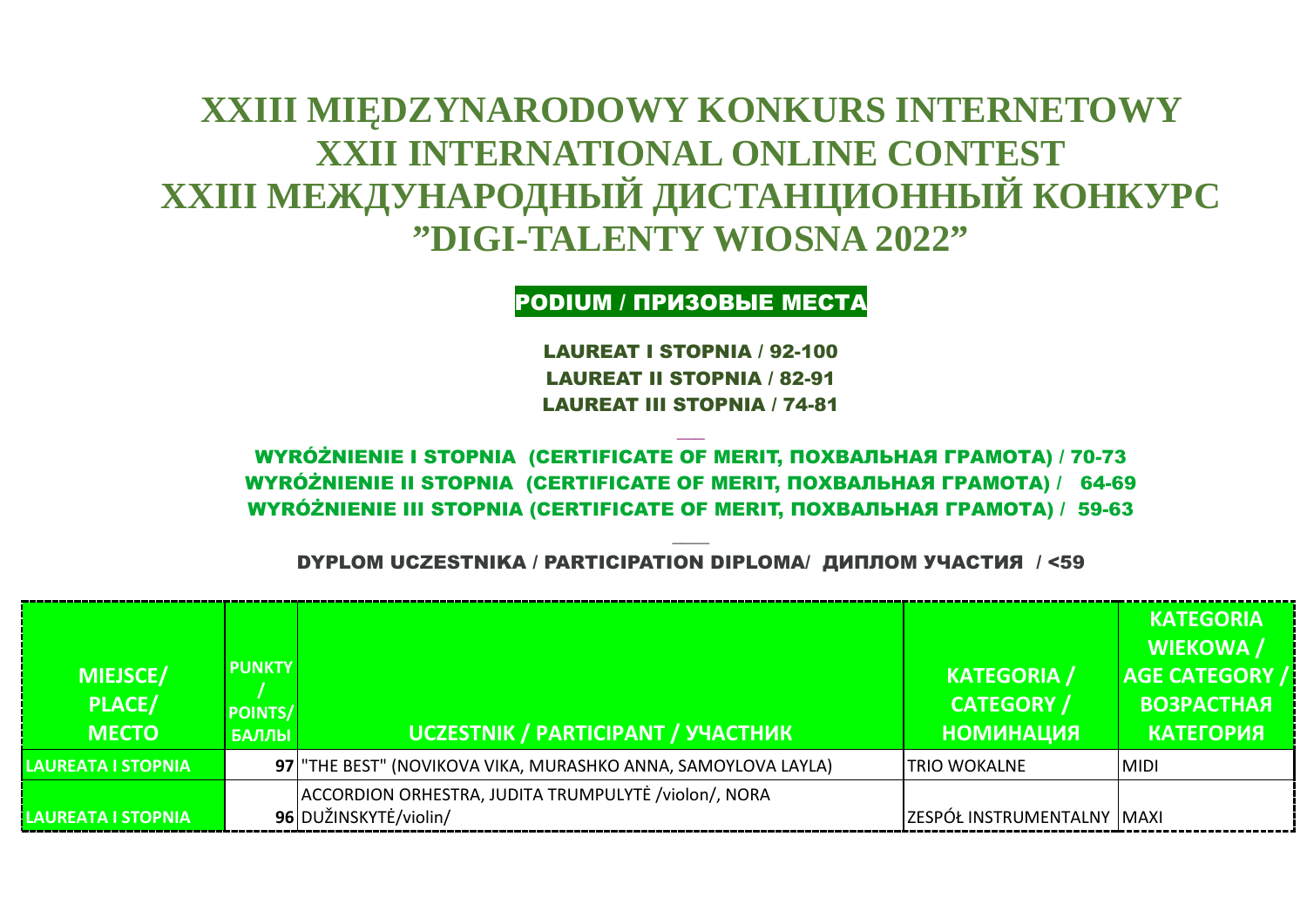| <b>WYRÓŻNIENIA II</b>        |                            |                                            |               |
|------------------------------|----------------------------|--------------------------------------------|---------------|
| <b>STOPNIA</b>               | 69 ADAM URBANIAK           | <b>SOLO WOKALNE</b>                        | <b>MAXI</b>   |
| <b>LAUREATA II STOPNIA</b>   | 86 AGATA BRANDENBURGER     | <b>SOLO WOKALNE</b>                        | <b>MAXI</b>   |
| <b>LAUREATA II STOPNIA</b>   | 89 AGATA KRZYSZTOŃ         | <b>SOLO WOKALNE</b>                        | <b>MINI</b>   |
| LAUREATA III STOPNIA         | 75 AGATA KURYŁŁO           | RECYTACJA / MAŁE FORMY<br><b>TEATRALNE</b> | <b>MAXI</b>   |
| <b>LAUREATA II STOPNIA</b>   | 83 AGATA RADEK             | <b>SOLO WOKALNE</b>                        | <b>EXTRA</b>  |
| <b>LAUREATA II STOPNIA</b>   | 87 AGATA WIDLARZ           | <b>WOKAL ESTRADOWY</b>                     | <b>EXTRA</b>  |
| <b>LAUREATA II STOPNIA</b>   | 88 AGNIESZKA KUBACKA       | <b>SOLO INSTRUMENTALNE</b>                 | <b>MIDI</b>   |
| <b>WYRÓŻNIENIA I STOPNIA</b> | 71.5 Agnieszka Seweryniak  | <b>WOKAL ESTRADOWY</b>                     | <b>EXTRA</b>  |
| <b>LAUREATA III STOPNIA</b>  | 81 AISTE TVERSKYTE         | <b>SOLO INSTRUMENTALNE</b>                 | <b>MINI</b>   |
| <b>LAUREATA II STOPNIA</b>   | 89 ALEKSANDRA BARAŃSKA     | <b>SOLO WOKALNE</b>                        | <b>MAXI</b>   |
| <b>LAUREATA III STOPNIA</b>  | 79 ALEKSANDRA BRELIK       | <b>WOKAL ESTRADOWY</b>                     | <b>MIDI</b>   |
| <b>LAUREATA I STOPNIA</b>    | 96 ALEKSANDRA GAJEWSKA     | <b>SOLO WOKALNE</b>                        | <b>MINI</b>   |
| <b>LAUREATA III STOPNIA</b>  | 75.5 ALEKSANDRA KRAWCZYK   | <b>SOLO WOKALNE</b>                        | <b>MINI</b>   |
| <b>LAUREATA II STOPNIA</b>   | 86 ALEKSANDRA KUŹMIŃSKA    | SOLO INSTRUMENTALNE /<br>Skrzypce          | <b>MAXI</b>   |
| <b>LAUREATA III STOPNIA</b>  | 80 ALEKSANDRA MAKSIM       | <b>WOKAL ESTRADOWY</b>                     | <b>MIDI</b>   |
| <b>LAUREATA I STOPNIA</b>    | 94 ALEKSANDRA MRÓZ         | <b>SOLO INSTRUMENTALNE</b>                 | <b>MIDI</b>   |
| <b>LAUREATA III STOPNIA</b>  | 78.5 ALEKSANDRA NOWIK      | <b>SOLO WOKALNE</b>                        | <b>MINI</b>   |
| <b>LAUREATA III STOPNIA</b>  | 74 Aleksandra Ostatek      | <b>SOLO WOKALNE</b>                        | <b>MINI</b>   |
| <b>LAUREATA II STOPNIA</b>   | 84 ALEKSANDRA POCHWATKA    | <b>WOKAL ESTRADOWY</b>                     | <b>MIDI</b>   |
| LAUREATA I STOPNIA           | 96 Aleksandra Rymkiewicz   | <b>SOLO INSTRUMENTALNE</b>                 | <b>MIDI</b>   |
| <b>LAUREATA II STOPNIA</b>   | 89 ALEKSANDRA STASIAK      | <b>SOLO WOKALNE</b>                        | <b>MAXI</b>   |
| <b>LAUREATA II STOPNIA</b>   | 91 ALEKSANDRA SZCZYGIELSKA | <b>SOLO WOKALNE</b>                        | <b>DEBIUT</b> |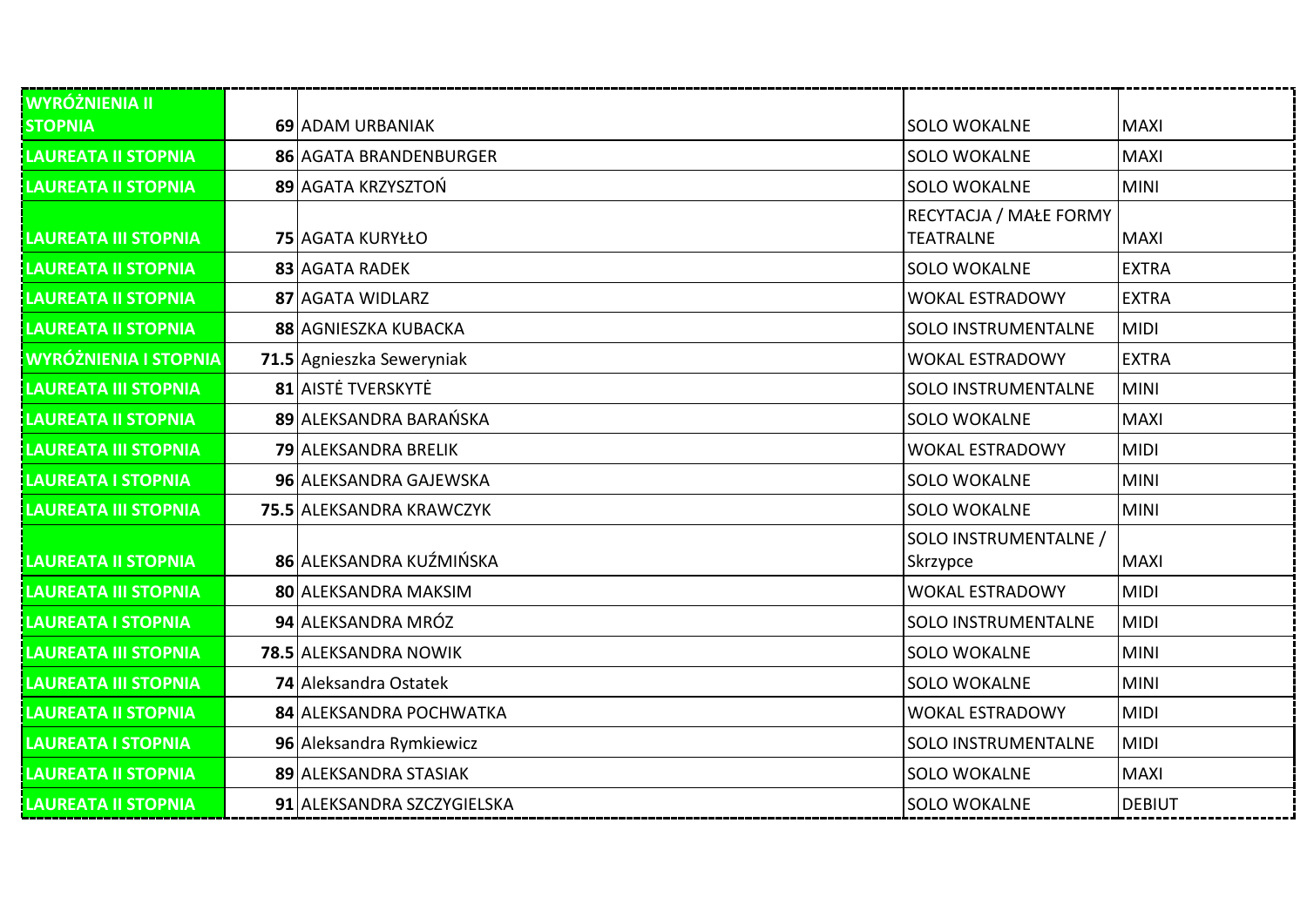| LAUREATA I STOPNIA                       |    | 92.5 ALEKSANDRA WALCZUK                              | <b>SOLO WOKALNE</b>                        | <b>MINI</b>   |
|------------------------------------------|----|------------------------------------------------------|--------------------------------------------|---------------|
| <b>LAUREATA I STOPNIA</b>                |    | 96.5 ALEKSANDRA WALCZUK                              | RECYTACJA / MAŁE FORMY<br><b>TEATRALNE</b> | <b>MINI</b>   |
| LAUREATA II STOPNIA                      |    | 84 ALEKSANDRA WÓJTOWICZ                              | <b>WOKAL ESTRADOWY</b>                     | <b>MAXI</b>   |
| LAUREATA II STOPNIA                      |    | 84 ALEKSANDRS FJODOROVS                              | SOLO INSTRUMENTALNE /<br><b>AKORDEON</b>   | DEBIUT        |
| LAUREATA I STOPNIA                       | 96 | <b>ALEKSIAYONAK PALINA</b>                           | SOLO INSTRUMENTALNE /<br><b>AKORDEON</b>   | <b>MAXI</b>   |
| LAUREATA I STOPNIA                       |    | 99 ALIAKSEI KASHAVY (accordion), HANNA KAZAK (PIANO) | <b>DUET INSTRUMENTALNY</b>                 | <b>MINI</b>   |
| LAUREATA I STOPNIA                       |    | 92 ALICJA HORDYJ                                     | <b>SOLO WOKALNE</b>                        | <b>MAXI</b>   |
| WYRÓŻNIENIA II<br><b>STOPNIA</b>         |    | 67 ALICJA KURZEMPA                                   | <b>SOLO WOKALNE</b>                        | <b>DEBIUT</b> |
| LAUREATA I STOPNIA                       |    | 93 ALICJA LEŚNIEWSKA                                 | <b>SOLO WOKALNE</b>                        | <b>MIDI</b>   |
| LAUREATA II STOPNIA                      |    | 91 ALICJA MAŃKO                                      | <b>SOLO WOKALNE</b>                        | <b>DEBIUT</b> |
| <b>WYRÓŻNIENIA I STOPNIA</b>             |    | 70 ALICJA PEŁYŃSKA                                   | <b>SOLO WOKALNE</b>                        | <b>MINI</b>   |
| <b>IWYRÓŻNIENIA I STOPNIA</b>            |    | 70 ALICJA PEŁYŃSKA                                   | <b>WOKAL LUDOWY</b>                        | <b>MINI</b>   |
| <b>LAUREATA III STOPNIA</b>              |    | 78 ALICJA PSZCZÓŁKOWSKA                              | <b>SOLO WOKALNE</b>                        | <b>MINI</b>   |
| LAUREATA II STOPNIA                      |    | 84.5 ALICJA RDEST I ROKSANA ŚLĘZAK DUET              | CHOREOGRAFIA, TANIEC<br>WSPÓŁCZESNY        | <b>MIDI</b>   |
| <b>I WYRÓŻNIENIA I STOPNIA</b>           |    | <b>72 ALICJA RDZANEK</b>                             | <b>SOLO WOKALNE</b>                        | <b>MIDI</b>   |
| <b>LAUREATA II STOPNIA</b>               |    | 88.5 ALICJA WEIGELT                                  | <b>SOLO WOKALNE</b>                        | <b>MINI</b>   |
| <b>WYRÓŻNIENIA I STOPNIA</b>             |    | <b>70</b> ALICJA WOŹNIAK                             | <b>SOLO WOKALNE</b>                        | <b>MIDI</b>   |
| <b>WYRÓŻNIENIA III</b><br><b>STOPNIA</b> |    | 59 ALINA SZYNKIEWICZ, MAJA MYDŁOWSKA                 | <b>DUET WOKALNY</b>                        | <b>MINI</b>   |
| WYRÓŻNIENIA II<br><b>STOPNIA</b>         |    | 67 ALISA HAIDARZHY                                   | <b>SOLO WOKALNE</b>                        | DEBIUT        |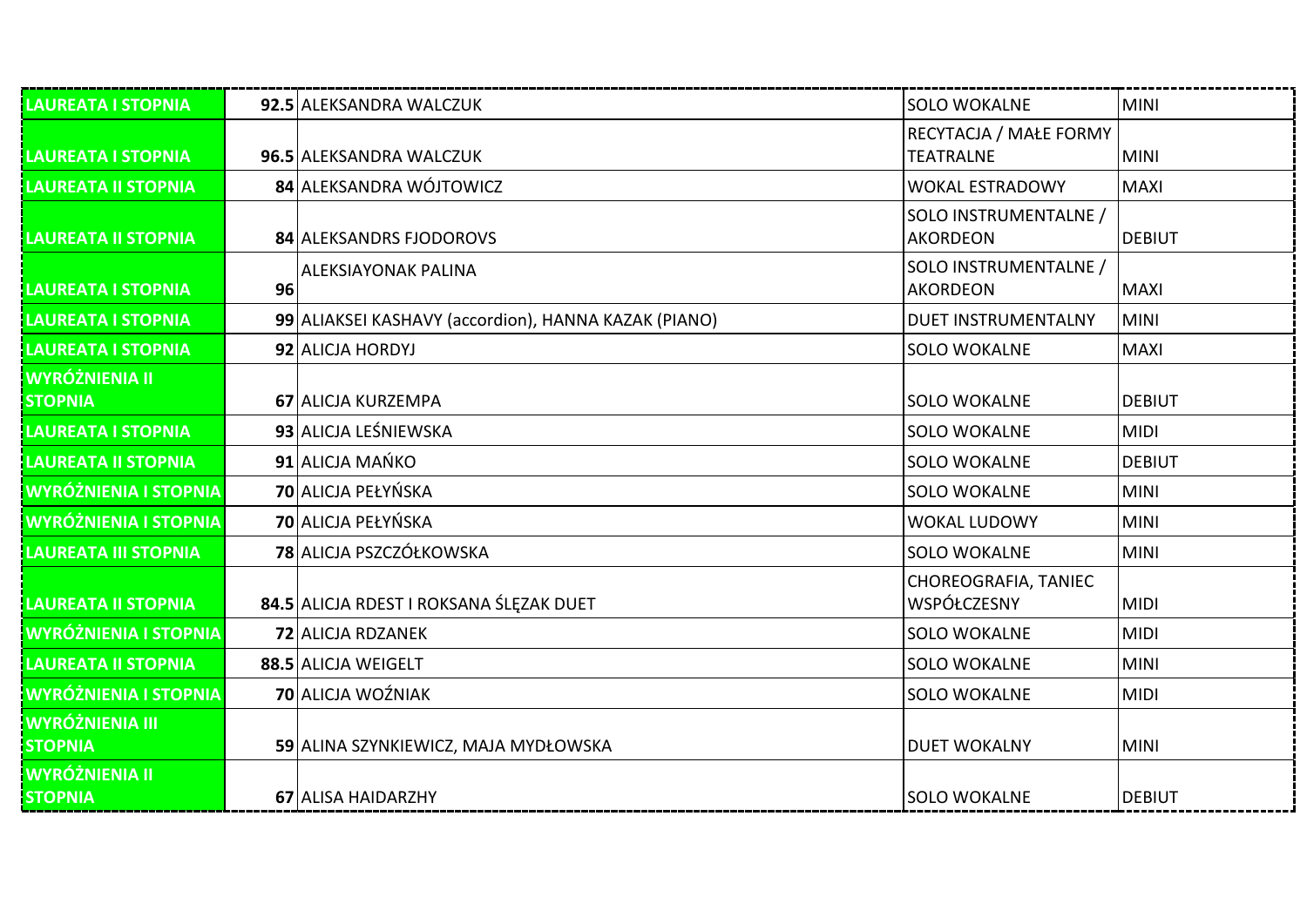| <b>LAUREATA II STOPNIA</b>              | 85 ALYOSHINA ELIZAVETA   | <b>SOLO INSTRUMENTALNE</b>                     | <b>MINI</b>   |
|-----------------------------------------|--------------------------|------------------------------------------------|---------------|
| <b>LAUREATA III STOPNIA</b>             | 81 AMELIA FURMAŃCZYK     | <b>SOLO WOKALNE</b>                            | <b>MIDI</b>   |
| <b>LAUREATA II STOPNIA</b>              | 86   AMELIA KOTECKA      | <b>SOLO WOKALNE</b>                            | <b>MIDI</b>   |
| <b>LAUREATA III STOPNIA</b>             | 80.5 AMELIA OLECHNOWICZ  | <b>WOKAL ESTRADOWY</b>                         | <b>MAXI</b>   |
| <b>LAUREATA I STOPNIA</b>               | 92 AMELIA PUPAR SOLO     | CHOREOGRAFIA, TANIEC<br>WSPÓŁCZESNY            | <b>MAXI</b>   |
| <b>WYRÓŻNIENIA II</b><br><b>STOPNIA</b> | 67 ANASTASIA VLASKINA    | <b>SOLO WOKALNE</b>                            | <b>MINI</b>   |
| <b>LAUREATA II STOPNIA</b>              | 86 ANDREJS BOGDANOVIČS   | SOLO INSTRUMENTALNE /<br><b>FORTEPIAN</b>      | <b>MINI</b>   |
| <b>LAUREATA I STOPNIA</b>               | 92 ANDRZEJ LITWIN        | <b>SOLO WOKALNE</b>                            | <b>MIDI</b>   |
| <b>LAUREATA II STOPNIA</b>              | 84.5 ANDŻELIKA GUŚCIORA  | <b>SOLO WOKALNE</b>                            | <b>MAXI</b>   |
| <b>LAUREATA III STOPNIA</b>             | 81 ANGELIKA NIEWIADOMSKA | <b>SOLO WOKALNE</b>                            | <b>MINI</b>   |
| <b>LAUREATA II STOPNIA</b>              | 85 ANGELIKA PIZNAL       | <b>WOKAL ESTRADOWY</b>                         | <b>EXTRA</b>  |
| <b>LAUREATA II STOPNIA</b>              | 89 ANGELIKA PIZNAL       | <b>WIDEOKLIP (TELEDYSK)</b>                    | <b>EXTRA</b>  |
| <b>LAUREATA I STOPNIA</b>               | 95.5 Anna Błaszczak      | <b>SOLO WOKALNE</b>                            | <b>MAXI</b>   |
| <b>LAUREATA I STOPNIA</b>               | 93 Anna Figura           | <b>SOLO INSTRUMENTALNE</b>                     | <b>MIDI</b>   |
| <b>LAUREATA II STOPNIA</b>              | 89 Anna Laskowska        | <b>WOKAL ESTRADOWY</b>                         | <b>MIDI</b>   |
| <b>LAUREATA III STOPNIA</b>             | 79 ANNA ŁUKASIEWICZ      | <b>SOLO WOKALNE</b>                            | <b>MINI</b>   |
| <b>LAUREATA II STOPNIA</b>              | 87.5 ANNA SKWAREK        | RECYTACJA / MAŁE FORMY<br><b>TEATRALNE</b>     | <b>MAXI</b>   |
| <b>LAUREATA III STOPNIA</b>             | 80 Anna Węklar           | taniec z elementami<br>gimnastyki i akrobatyki | <b>MIDI</b>   |
| <b>LAUREATA III STOPNIA</b>             | 78.5 ANTONINA ADACH      | <b>SOLO WOKALNE</b>                            | <b>MINI</b>   |
| <b>LAUREATA III STOPNIA</b>             | 78 Antonina Kuźniar      | Taniec sportowy z<br>elementami gimnastyki i   | <b>DEBIUT</b> |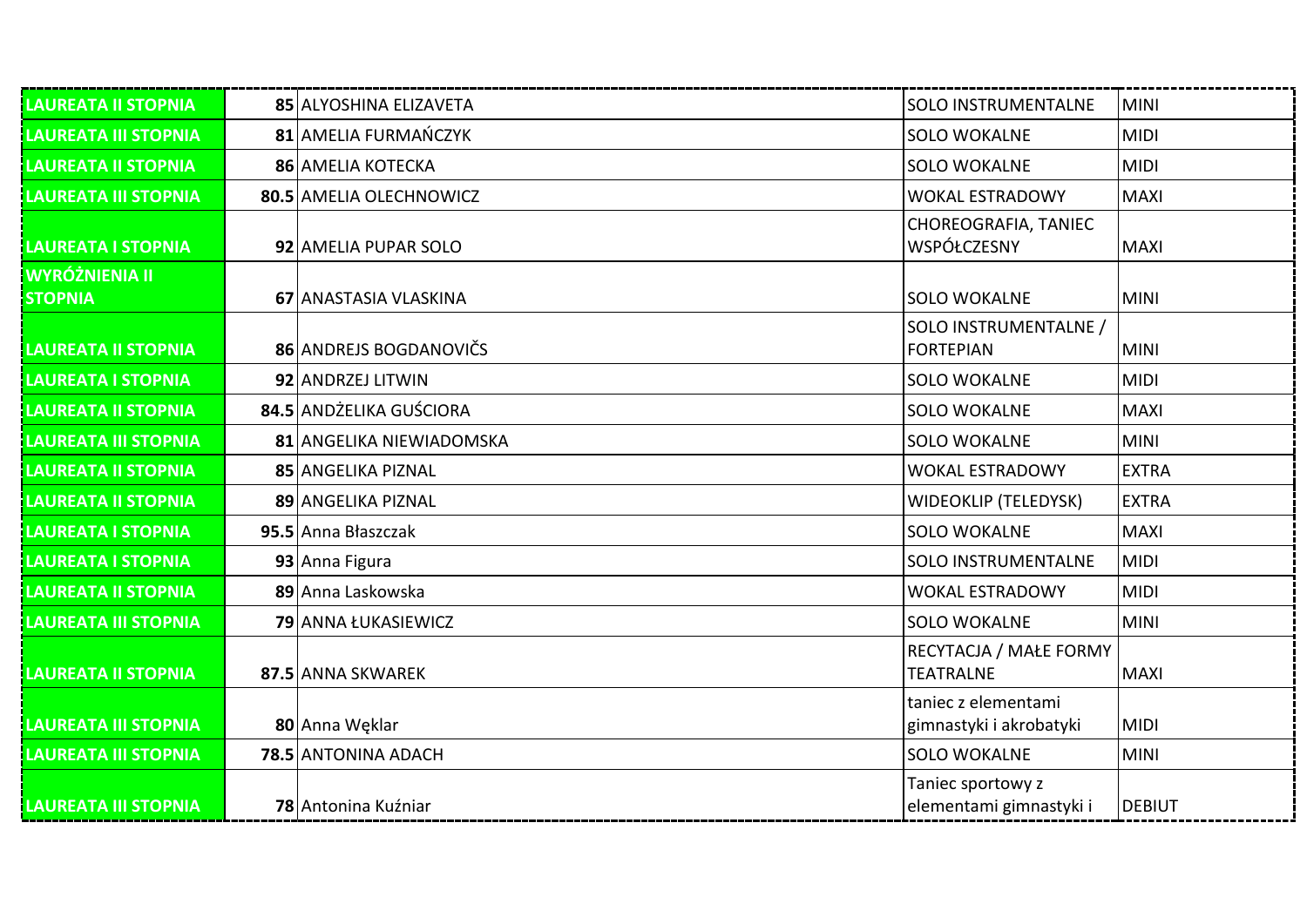|                              |                                                                                                                                                                                                                                                                                                                        | akrobatyki                                |                  |
|------------------------------|------------------------------------------------------------------------------------------------------------------------------------------------------------------------------------------------------------------------------------------------------------------------------------------------------------------------|-------------------------------------------|------------------|
| <b>LAUREATA III STOPNIA</b>  | 77 Antonina Osman                                                                                                                                                                                                                                                                                                      | <b>SOLO WOKALNE</b>                       | <b>MINI</b>      |
| <b>LAUREATA III STOPNIA</b>  | 78.5 ANTONINA WASIK                                                                                                                                                                                                                                                                                                    | <b>SOLO WOKALNE</b>                       | <b>DEBIUT</b>    |
| <b>WYRÓŻNIENIA I STOPNIA</b> | 72.5 ANTONINA ŻMUDZIŃSKA                                                                                                                                                                                                                                                                                               | <b>SOLO WOKALNE</b>                       | <b>MINI</b>      |
| <b>LAUREATA II STOPNIA</b>   | 91 ARIENA WIKTORSKA                                                                                                                                                                                                                                                                                                    | <b>SOLO WOKALNE</b>                       | <b>MINI</b>      |
| <b>LAUREATA II STOPNIA</b>   | 86 ARINA ISAJEVA                                                                                                                                                                                                                                                                                                       | <b>SOLO INSTRUMENTALNE</b>                | <b>MINI</b>      |
| <b>LAUREATA II STOPNIA</b>   | 89 ARINA MOTOVILOVA, MELANIA HOMCHENKO                                                                                                                                                                                                                                                                                 | DUET INSTRUMENTALNY /<br><b>FORTEPIAN</b> | <b>MINI</b>      |
| <b>LAUREATA I STOPNIA</b>    | 92 ARTUR DROŚ                                                                                                                                                                                                                                                                                                          | <b>SOLO WOKALNE</b>                       | <b>MIDI</b>      |
| <b>LAUREATA I STOPNIA</b>    | 95.5 BARCHAN ALINA                                                                                                                                                                                                                                                                                                     | <b>MALARSTWO</b>                          | <b>MINI</b>      |
| <b>LAUREATA II STOPNIA</b>   | 82 BARTŁOMIEJ KUTYBA                                                                                                                                                                                                                                                                                                   | <b>SOLO WOKALNE</b>                       | <b>MINI</b>      |
| LAUREATA I STOPNIA           | 96.5 BARTOSZ CHUDZICKI                                                                                                                                                                                                                                                                                                 | <b>SOLO WOKALNE</b>                       | <b>MAXI PLUS</b> |
| <b>LAUREATA II STOPNIA</b>   | 84 BASARABA BOGDAN                                                                                                                                                                                                                                                                                                     | <b>SOLO INSTRUMENTALNE</b>                | <b>MINI</b>      |
| <b>LAUREATA II STOPNIA</b>   | 90 BEATA SUTOR                                                                                                                                                                                                                                                                                                         | <b>SOLO WOKALNE</b>                       | <b>MAXI</b>      |
| <b>LAUREATA II STOPNIA</b>   | 86 BILCANECKI                                                                                                                                                                                                                                                                                                          | <b>DUET WOKALNY</b>                       | <b>MINI</b>      |
| <b>LAUREATA III STOPNIA</b>  | 78 BILIV IT                                                                                                                                                                                                                                                                                                            | <b>CHOREOGRAFIA</b>                       | <b>MIDI</b>      |
| <b>LAUREATA II STOPNIA</b>   | 83.5 BLANKA MIRECKA                                                                                                                                                                                                                                                                                                    | <b>SOLO WOKALNE</b>                       | <b>MIDI</b>      |
| <b>LAUREATA III STOPNIA</b>  | 78 Bogumila Osman                                                                                                                                                                                                                                                                                                      | <b>SOLO WOKALNE</b>                       | <b>MINI</b>      |
| LAUREATA III STOPNIA         | 78.5 CARLA KUBAS                                                                                                                                                                                                                                                                                                       | <b>SOLO WOKALNE</b>                       | <b>MAXI</b>      |
| <b>LAUREATA III STOPNIA</b>  | <b>74 CEZARY CZOCHRA</b>                                                                                                                                                                                                                                                                                               | <b>WOKAL ESTRADOWY</b>                    | <b>MAXI</b>      |
| <b>LAUREATA II STOPNIA</b>   | 82.5 CHÓR AMABILE                                                                                                                                                                                                                                                                                                      | ZESPÓŁ WOKALNY                            | <b>MAXI</b>      |
| <b>LAUREATA II STOPNIA</b>   | CHÓR SZKOŁY PODSTAWOWEJ NR 51 W LUBLINIE: MAGDALENA<br>BRZOZOWSKA, MAŁGORZATA BRZOZOWSKA, MAJA CZERW, ALEKSANDRA<br>DUDZIAK, ALEKSANDRA DUDZIK, ZUZANNA DUDZIK, ZUZANNA KRAKOWIAK,<br>WERONIKA KRZYSIAK, ZOFIA LEWOCKA, ANNA ŁUKASIEWICZ, LENA NIEĆKO,<br>86 AMELIA NOWICKA, GABRIELA NÓŻKA, WERONIKA PASZKOWSKA, MAJA | ZESPÓŁ WOKALNY                            | <b>MINI</b>      |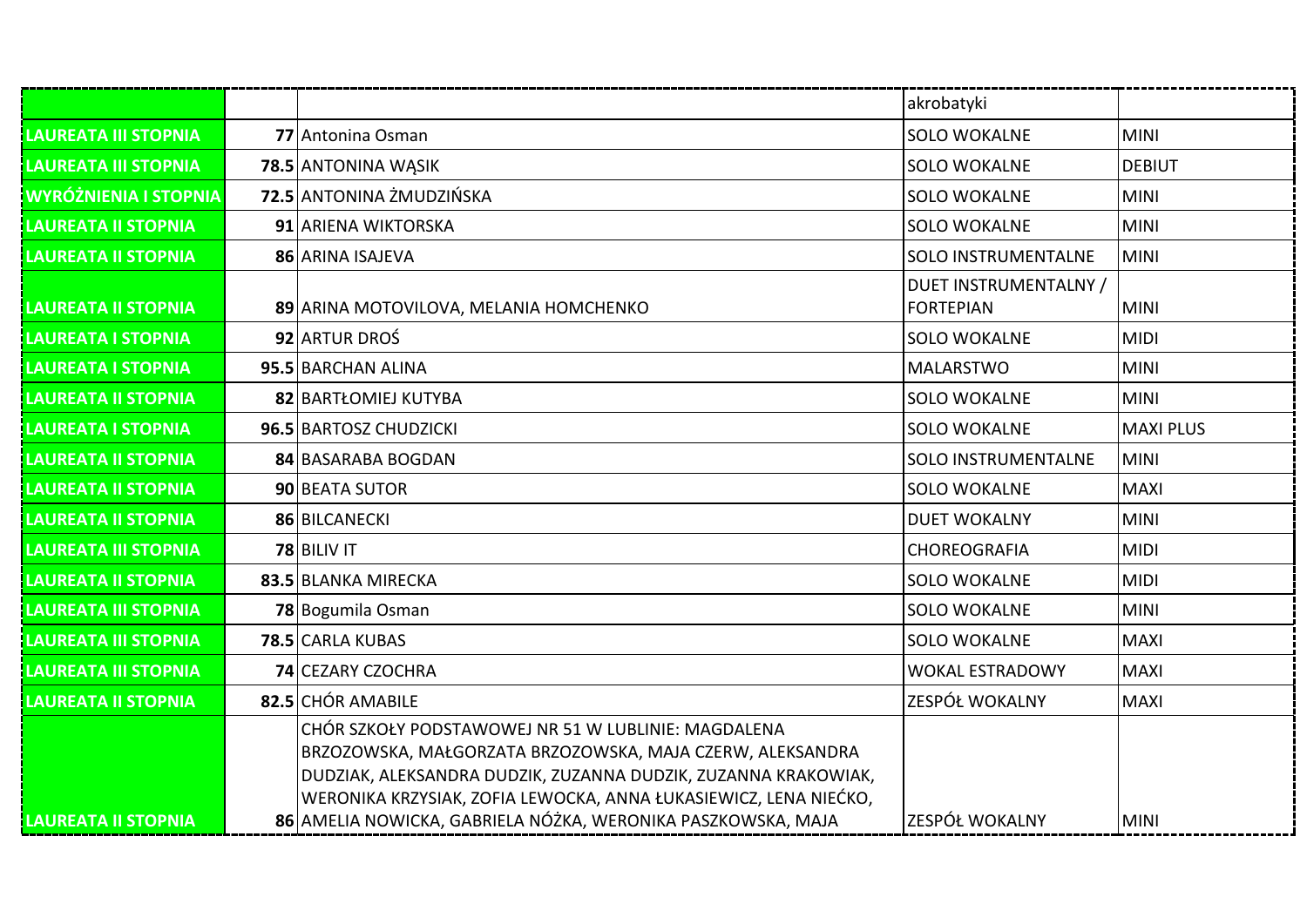|                                          | PIELECHA, ANTONINA SAGAN, AMELIA SOWA, ZUZANNA SAWICKA,<br>MAŁGORZATA TOPYŁŁO, EMILIA WAL, MAJA WÓJTOWICZ, AMELIA ZABOREK,<br><b>LENA ZABOREK</b> |                            |                 |
|------------------------------------------|---------------------------------------------------------------------------------------------------------------------------------------------------|----------------------------|-----------------|
| <b>LAUREATA II STOPNIA</b>               | 86 CIORICI CHIRIL                                                                                                                                 | <b>SOLO INSTRUMENTALNE</b> | <b>MINI</b>     |
| <b>LAUREATA III STOPNIA</b>              | <b>80 CITREA ALESIA MARIA</b>                                                                                                                     | <b>SOLO WOKALNE</b>        | <b>MAXI</b>     |
| <b>LAUREATA III STOPNIA</b>              | <b>74 CRAZY MONKEY JUNIOR</b>                                                                                                                     | <b>CHOREOGRAFIA</b>        | <b>MINI</b>     |
| <b>WYRÓŻNIENIA III</b><br><b>STOPNIA</b> | 59 DAGMARA WILK                                                                                                                                   | <b>CHOREOGRAFIA</b>        | <b>MINI</b>     |
| <b>LAUREATA II STOPNIA</b>               | 84 DARIA GILEJKO                                                                                                                                  | <b>SOLO WOKALNE</b>        | <b>MAXI</b>     |
| <b>WYRÓŻNIENIA I STOPNIA</b>             | <b>70 DARIA KAŃDUŁA</b>                                                                                                                           | <b>SOLO WOKALNE</b>        | <b>MIDI</b>     |
| <b>LAUREATA I STOPNIA</b>                | 92 DARIA WARDZICHOWSKA                                                                                                                            | <b>SOLO WOKALNE</b>        | <b>MIDI</b>     |
| <b>LAUREATA II STOPNIA</b>               | 90 DARIJA MAKSIMEC                                                                                                                                | <b>SOLO INSTRUMENTALNE</b> | DEBIUT          |
| <b>LAUREATA II STOPNIA</b>               | 83.5 DARYA TUKAILA                                                                                                                                | <b>WOKAL ESTRADOWY</b>     | <b>MAXI</b>     |
| <b>WYRÓŻNIENIA II</b><br><b>STOPNIA</b>  | 64 DIANA MASŁYK                                                                                                                                   | MALARSTWO, Pastele         | <b>EXTRA</b>    |
| <b>LAUREATA II STOPNIA</b>               | 87 DINA DABIJA                                                                                                                                    | SOLO INSTRUMENTALNE        | <b>MIDI</b>     |
| <b>LAUREATA II STOPNIA</b>               | 84 DLA SOLISTY: NATALIA TEICHER                                                                                                                   | Wokal klasyczny            | <b>MIDI</b>     |
| <b>LAUREATA III STOPNIA</b>              | <b>76 DOMIMNIKA CZACHOR</b>                                                                                                                       | <b>CHOREOGRAFIA</b>        | <b>MAXI</b>     |
| <b>LAUREATA II STOPNIA</b>               | 87 DOMINIKA BUŁHAK                                                                                                                                | <b>SOLO WOKALNE</b>        | <b>MIDI</b>     |
| <b>LAUREATA III STOPNIA</b>              | 78 DOMINIKA CZACHOR I LILIANA METRYCKA                                                                                                            | <b>CHOREOGRAFIA</b>        | <b>MAXI</b>     |
| <b>WYRÓŻNIENIA I STOPNIA</b>             | <b>70 DOMINIKA PACAK</b>                                                                                                                          | <b>SOLO WOKALNE</b>        | <b>MIDI</b>     |
| <b>LAUREATA III STOPNIA</b>              | 80 DOMINIKA TARNOWSKA                                                                                                                             | <b>SOLO INSTRUMENTALNE</b> | <b>MINI</b>     |
| <b>LAUREATA III STOPNIA</b>              | 75 DOMINIKA WALASZEK-RĄCZKA                                                                                                                       | <b>SOLO WOKALNE</b>        | <b>MIDI</b>     |
| <b>LAUREATA II STOPNIA</b>               | 88 Dominika Wierzgacz                                                                                                                             | <b>SOLO WOKALNE</b>        | <b>MINI</b>     |
| <b>LAUREATA II STOPNIA</b>               | 90 DOMINYKAS CERNIAUSKAS                                                                                                                          | <b>DUET INSTRUMENTALNY</b> | <b>EXTRAMIX</b> |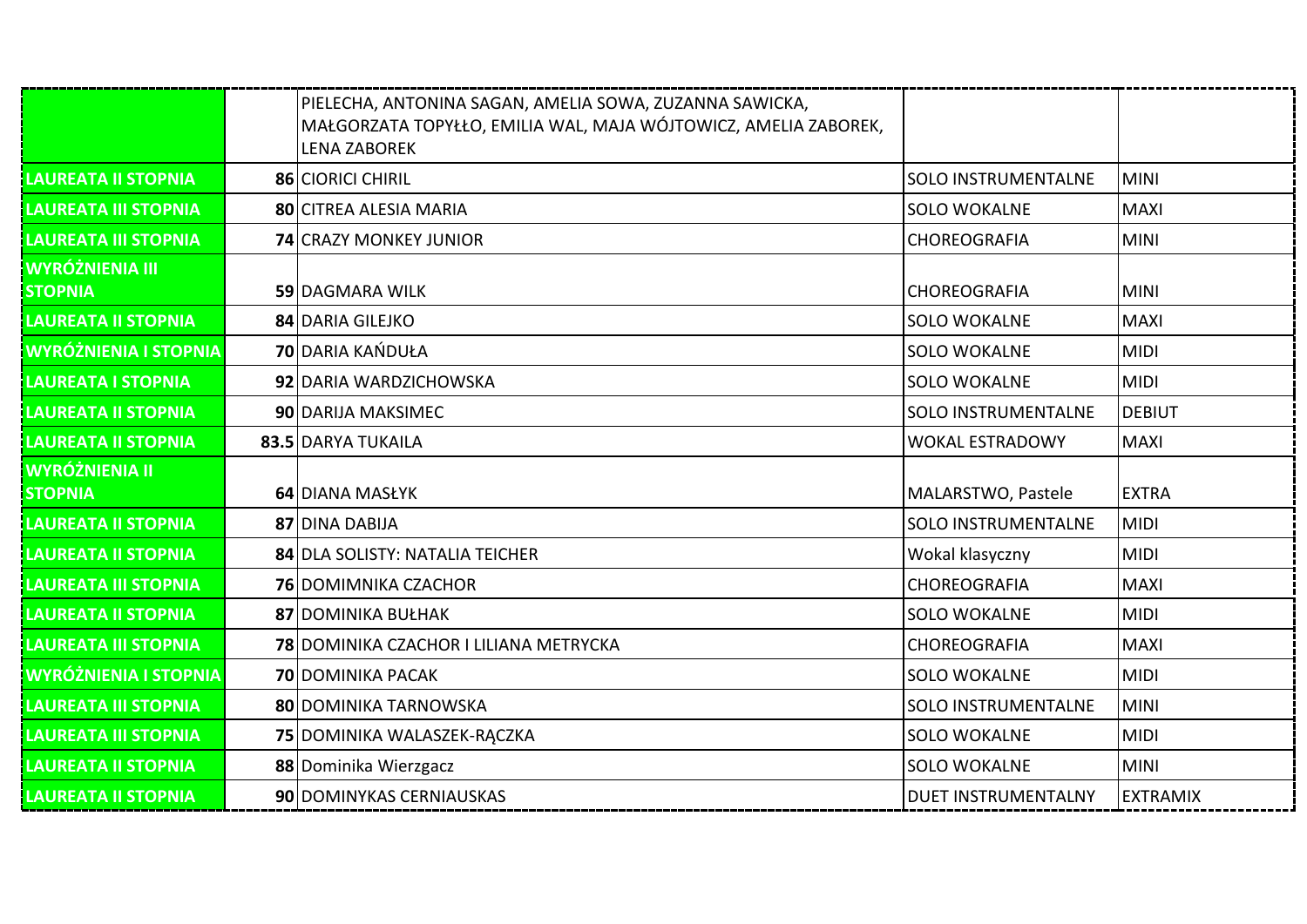| <b>LAUREATA III STOPNIA</b>             | 75 DOROTA PIWKO I JOANNA TOPOREK                                  | <b>DUET WOKALNY</b>         | <b>MIX</b>    |
|-----------------------------------------|-------------------------------------------------------------------|-----------------------------|---------------|
| <b>LAUREATA II STOPNIA</b>              | 83 DUET ARIANA I NINA                                             | CHOREOGRAFIA                | <b>MINI</b>   |
| <b>LAUREATA I STOPNIA</b>               | 96 DUET FLETOWY "DOLCE DUO FLUTS" (EMILIA ATŁAS, BARBARA KRZYŻAK) | <b>DUET INSTRUMENTALNY</b>  | <b>MIDI</b>   |
| <b>LAUREATA I STOPNIA</b>               | 92 DUET FLETOWY "SŁODKIE NUTKI" (PATRYCJA DROZD. NADIA OPIOŁA)    | <b>DUET INSTRUMENTALNY</b>  | <b>MINI</b>   |
| <b>LAUREATA I STOPNIA</b>               | 94 DUET NATALIA KUBIAK I KLAUDIA KUTYBA                           | <b>DUET WOKALNY</b>         | <b>MAXI</b>   |
| <b>LAUREATA II STOPNIA</b>              | 83 DUET: IGNĖ MEDIEKŠAITĖ, MEDEINA RAZBADAUSKAITĖ.                | <b>DUET INSTRUMENTALNY</b>  | <b>MINI</b>   |
| <b>LAUREATA III STOPNIA</b>             | 77.5 DZMITRY BARTOSH                                              | <b>WOKAL ESTRADOWY</b>      | <b>MINI</b>   |
| LAUREATA II STOPNIA                     | 87 Ecarte                                                         | CHOREOGRAFIA, modern        | <b>MAXI</b>   |
| <b>LAUREATA II STOPNIA</b>              | 85.5 ELIZA PLASZCZYK                                              | <b>MALARSTWO</b>            | <b>EXTRA</b>  |
| <b>LAUREATA III STOPNIA</b>             | 78 ELŻBIETA MATOGA I MARIA MATERNA                                | CHOREOGRAFIA, show<br>dance | <b>MIDI</b>   |
| <b>LAUREATA II STOPNIA</b>              | 89 ELŻBIETA STACHURA                                              | <b>SOLO WOKALNE</b>         | <b>MIDI</b>   |
| <b>LAUREATA I STOPNIA</b>               | 93 EMILIA GŁODEK                                                  | <b>SOLO WOKALNE</b>         | <b>MIDI</b>   |
| <b>LAUREATA III STOPNIA</b>             | <b>76 EMILIA HARNASZ</b>                                          | <b>SOLO WOKALNE</b>         | <b>MINI</b>   |
| <b>LAUREATA III STOPNIA</b>             | 77.5 EMILIA KIEPURA                                               | <b>SOLO WOKALNE</b>         | <b>MIDI</b>   |
| <b>LAUREATA III STOPNIA</b>             | 79.5 Emilia Paul i Zuzanna Merta                                  | <b>WOKAL ESTRADOWY</b>      | <b>MAXI</b>   |
| LAUREATA II STOPNIA                     | 89.5 EMILIA PILIŃSKA                                              | <b>SOLO WOKALNE</b>         | <b>MIDI</b>   |
| LAUREATA I STOPNIA                      | 95 Emilia Szcześniak                                              | <b>WOKAL ESTRADOWY</b>      | <b>MIDI</b>   |
| <b>WYRÓŻNIENIA II</b><br><b>STOPNIA</b> | 67.5 EMILIA WAL I MAJA CZERW                                      | <b>DUET WOKALNY</b>         | <b>MINI</b>   |
|                                         |                                                                   | CHOREOGRAFIA, Taniec        |               |
|                                         |                                                                   | estradowy show z            |               |
| <b>WYRÓŻNIENIA II</b>                   |                                                                   | elementami gimnastyki i     |               |
| <b>STOPNIA</b>                          | 64 EMMA KANIA                                                     | przyborami                  | <b>DEBIUT</b> |
|                                         |                                                                   | CHOREOGRAFIA, TANIEC        |               |
| <b>LAUREATA II STOPNIA</b>              | 86 ENIGMA                                                         | <b>WSPÓŁCZESNY</b>          | <b>MAXI</b>   |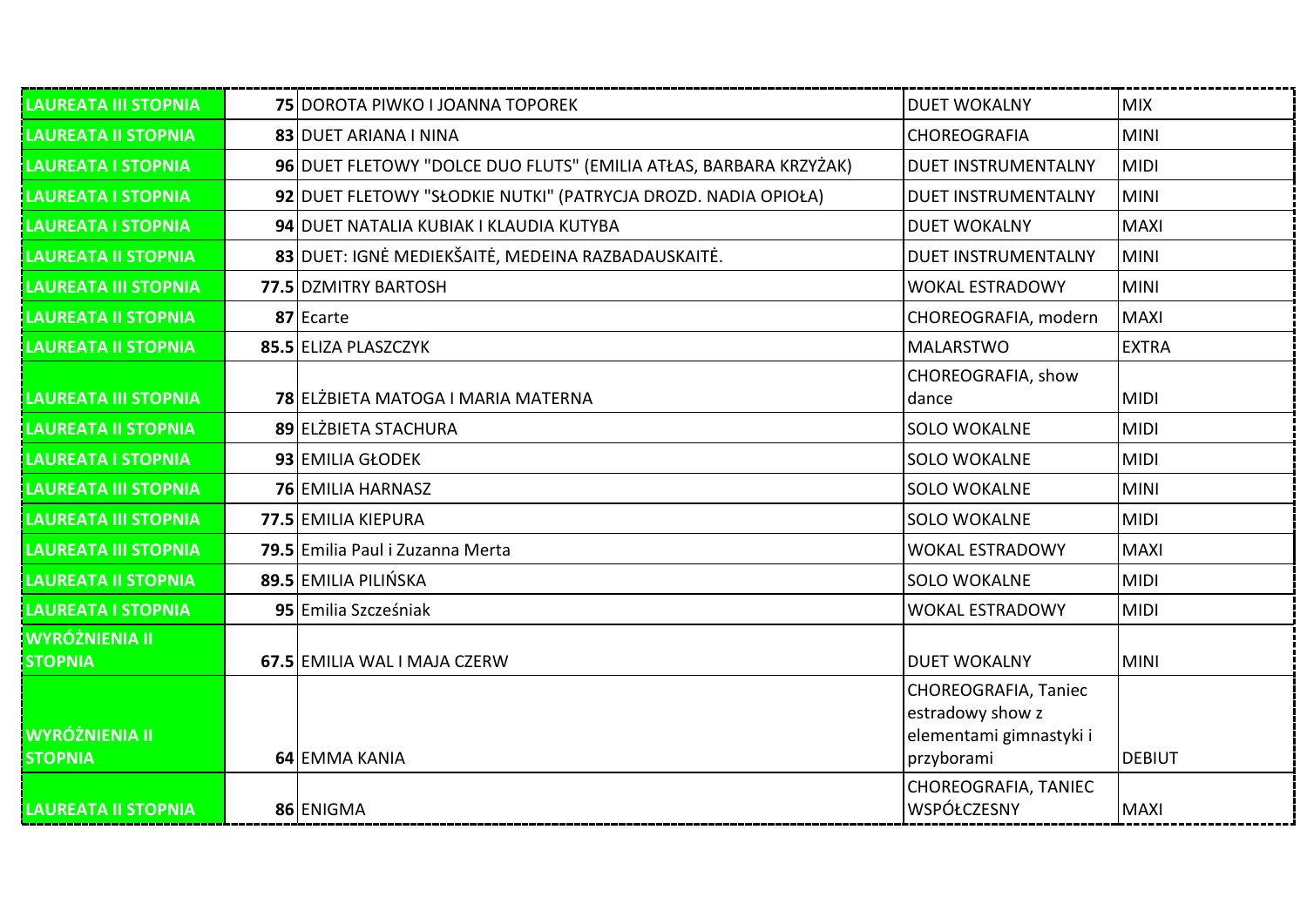| <b>LAUREATA III STOPNIA</b>  | 81 ENIGMA                     | CHOREOGRAFIA, TANIEC<br>WSPÓŁCZESNY | <b>MAXI</b>  |
|------------------------------|-------------------------------|-------------------------------------|--------------|
| LAUREATA III STOPNIA         | 81 ENIGMA JUNIOR              | CHOREOGRAFIA, TANIEC<br>WSPÓŁCZESNY | <b>MIDI</b>  |
| <b>WYRÓŻNIENIA I STOPNIA</b> | 73 EWA JURKOWSKA              | <b>MALARSTWO</b>                    | <b>EXTRA</b> |
| <b>LAUREATA III STOPNIA</b>  | 77 EWELINA CHOMICKA           | <b>SOLO WOKALNE</b>                 | <b>MAXI</b>  |
| LAUREATA III STOPNIA         | 77.5 EWELINA MATEJKO          | <b>SOLO WOKALNE</b>                 | <b>MIDI</b>  |
| <b>LAUREATA II STOPNIA</b>   | 89 EWELINA MATEJKO            | <b>SOLO WOKALNE</b>                 | <b>MIDI</b>  |
| <b>LAUREATA II STOPNIA</b>   | 91 EWELINA WOŹNIAK            | <b>SOLO WOKALNE</b>                 | <b>MAXI</b>  |
| <b>LAUREATA I STOPNIA</b>    | $100$ FAMA                    | ZESPÓŁ WOKALNY                      | <b>MIDI</b>  |
| <b>LAUREATA I STOPNIA</b>    | 96.5 FARCIARY                 | ZESPÓŁ WOKALNY                      | <b>MAXI</b>  |
| <b>LAUREATA II STOPNIA</b>   | 88.5 FILIP BAJRON             | <b>SOLO WOKALNE</b>                 | <b>MIDI</b>  |
| <b>WYRÓŻNIENIA I STOPNIA</b> | 71 Filip Jung                 | <b>SOLO WOKALNE</b>                 | <b>MINI</b>  |
| <b>LAUREATA II STOPNIA</b>   | 82 FORMA JUNIOR               | CHOREOGRAFIA, TANIEC<br>WSPÓŁCZESNY | <b>MIDI</b>  |
| <b>LAUREATA III STOPNIA</b>  | 75 FREE SMILE                 | CHOREOGRAFIA                        | <b>MIDI</b>  |
| <b>WYRÓŻNIENIA I STOPNIA</b> | 73 Gabriel Czuchaj            | <b>SOLO WOKALNE</b>                 | <b>MIDI</b>  |
| <b>LAUREATA II STOPNIA</b>   | 82.5 GABRIEL MESIANO          | <b>WOKAL KLASYCZNY</b>              | <b>MIDI</b>  |
| <b>LAUREATA III STOPNIA</b>  | 78 GABRIELA BERLIŃSKA         | <b>SOLO WOKALNE</b>                 | <b>MINI</b>  |
| <b>LAUREATA III STOPNIA</b>  | 74.5 GABRIELA BERLIŃSKA       | <b>SOLO WOKALNE</b>                 | <b>MINI</b>  |
| <b>LAUREATA II STOPNIA</b>   | 88.5 GABRIELA BORYS           | <b>SOLO WOKALNE</b>                 | <b>MAXI</b>  |
| <b>LAUREATA I STOPNIA</b>    | 93.5 GABRIELA FRATCZAK        | <b>SOLO WOKALNE</b>                 | <b>MIDI</b>  |
| <b>LAUREATA I STOPNIA</b>    | 92.5 GABRIELA I KAMIL MARSZAŁ | <b>WIDEOKLIP (TELEDYSK)</b>         | <b>MIDI</b>  |
| <b>LAUREATA I STOPNIA</b>    | 94 GABRIELA MARSZAŁ           | <b>WOKAL ESTRADOWY</b>              | <b>MIDI</b>  |
| <b>LAUREATA II STOPNIA</b>   | 86.75 Gabriela Niewczas       | <b>MALARSTWO</b>                    | <b>EXTRA</b> |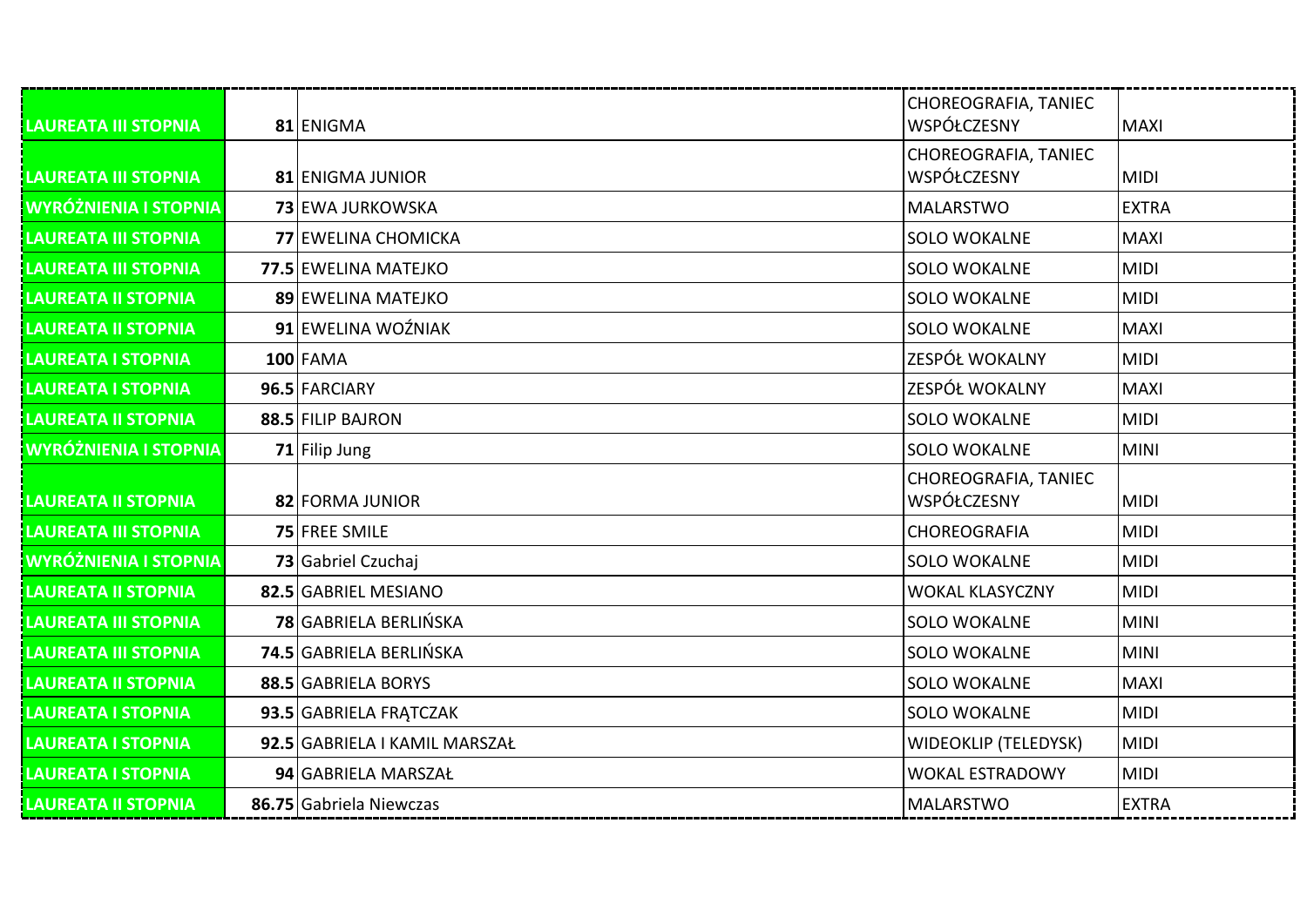| LAUREATA II STOPNIA                      | 89.5 GABRIELA PIWOWARCZYK              | <b>SOLO WOKALNE</b>                                      | <b>DEBIUT</b> |
|------------------------------------------|----------------------------------------|----------------------------------------------------------|---------------|
| <b>UCZESTNICTWA</b>                      | 53 GABRIELA POLAKOWSKA                 | <b>SOLO WOKALNE</b>                                      | <b>MINI</b>   |
| LAUREATA II STOPNIA                      | 86.5 GABRIELA PROKOPIUK                | <b>SOLO WOKALNE</b>                                      | <b>EXTRA</b>  |
| <b>LAUREATA II STOPNIA</b>               | 88 GABRIELA RUSU                       | <b>SOLO INSTRUMENTALNE</b>                               | <b>MIDI</b>   |
| <b>LAUREATA III STOPNIA</b>              | 76.5 GABRIELA STAWECKA                 | <b>WOKAL ESTRADOWY</b>                                   | <b>MINI</b>   |
| <b>LAUREATA II STOPNIA</b>               | 87 GRACJANA GÓRKA                      | <b>WIDEOKLIP (TELEDYSK)</b>                              | <b>MINI</b>   |
| <b>LAUREATA I STOPNIA</b>                | 94 GRANDA                              | ZESPÓŁ WOKALNY                                           | <b>MIX</b>    |
| LAUREATA I STOPNIA                       | 93 GRETA KOSTRICE, ALEKSANDRAS SILEIKA | <b>DUET INSTRUMENTALNY</b>                               | <b>MAXI</b>   |
| LAUREATA I STOPNIA                       | 95 HANA KNOPIK                         | <b>SOLO WOKALNE</b>                                      | <b>DEBIUT</b> |
| LAUREATA II STOPNIA                      | 88 HANNA BŁACHUT                       | <b>SOLO WOKALNE</b>                                      | <b>MIDI</b>   |
| <b>WYRÓŻNIENIA III</b><br><b>STOPNIA</b> | 59 HANNA BZDOŃ I EMILIA KOSZ           | CHOREOGRAFIA                                             | <b>MINI</b>   |
| <b>UCZESTNICTWA</b>                      | 54 HANNA CZERNIAK                      | <b>SOLO WOKALNE</b>                                      | <b>MINI</b>   |
| WYRÓŻNIENIA I STOPNIA                    | 71 HANNA DZIADURA                      | <b>SOLO WOKALNE</b>                                      | <b>MINI</b>   |
| LAUREATA II STOPNIA                      | 85 HANNA KOGUT                         | SOLO INSTRUMENTALNE                                      | <b>DEBIUT</b> |
| <b>LAUREATA II STOPNIA</b>               | 87 HANNA KOZIOŁ                        | <b>SOLO INSTRUMENTALNE</b>                               | <b>MAXI</b>   |
| WYRÓŻNIENIA I STOPNIA                    | 70 HANNA ŁASTOWSKA                     | <b>MALARSTWO</b>                                         | <b>EXTRA</b>  |
| LAUREATA II STOPNIA                      | 88 HELENA DEBSKA                       | <b>SOLO INSTRUMENTALNE</b>                               | <b>MINI</b>   |
| <b>LAUREATA III STOPNIA</b>              | 74 HELENA WAŁEK                        | <b>SOLO WOKALNE</b>                                      | <b>MINI</b>   |
| <b>LAUREATA II STOPNIA</b>               | 82 HENECHKA ALEKSEY                    | <b>SOLO WOKALNE</b>                                      | <b>MINI</b>   |
| <b>LAUREATA II STOPNIA</b>               | 82.5 IGA PYŚKIEWICZ                    | <b>WOKAL ESTRADOWY</b>                                   | <b>MAXI</b>   |
| <b>LAUREATA I STOPNIA</b>                | 92 IMPAKT                              | <b>TEATR TAŃCA</b>                                       | <b>MIX</b>    |
| <b>LAUREATA III STOPNIA</b>              | 78 IZABELA ZAWADA                      | WIDEOKLIP (TELEDYSK),<br>taniec gimnastyka<br>akrobatyka | <b>DEBIUT</b> |
|                                          |                                        |                                                          |               |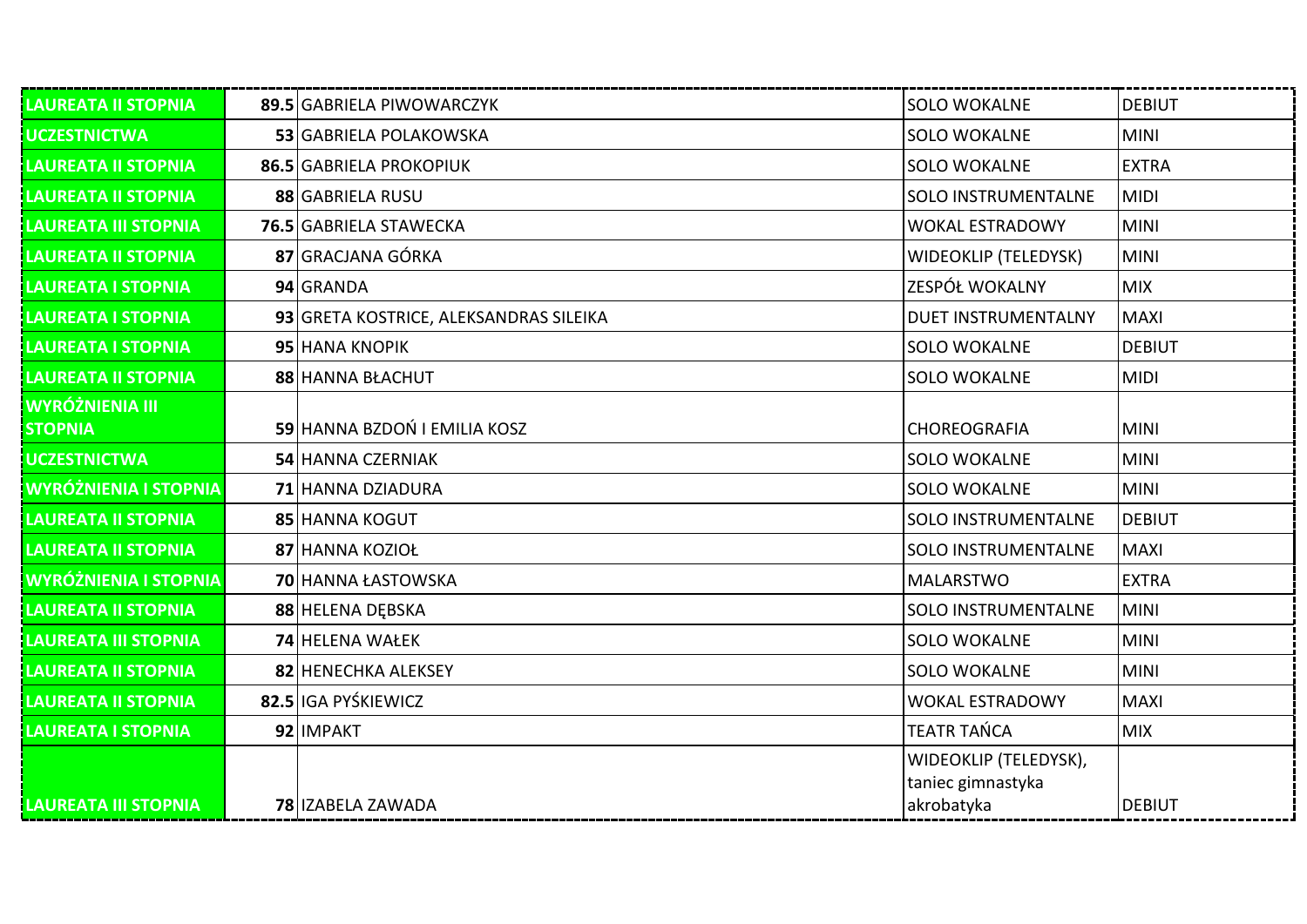| LAUREATA II STOPNIA                      | 90 IZABELĖ JAKŠTAITĖ                | <b>SOLO INSTRUMENTALNE</b>                       | <b>MIDI</b>      |
|------------------------------------------|-------------------------------------|--------------------------------------------------|------------------|
| <b>LAUREATA II STOPNIA</b>               | 83 IZABELLA JASIŃSKA                | <b>SOLO WOKALNE</b>                              | <b>MAXI PLUS</b> |
| <b>LAUREATA II STOPNIA</b>               | 84 IZABELLA JASIŃSKA & ZESPÓŁ "SKY" | WOKAL, INSTRUMENTAL,<br>zespół rockowy z wokalem | <b>EXTRAMIX</b>  |
| LAUREATA III STOPNIA                     | 75 JAGODA KIPA                      | <b>SOLO WOKALNE</b>                              | <b>MINI</b>      |
| <b>LAUREATA III STOPNIA</b>              | <b>81 JAKUB STANEK</b>              | <b>SOLO WOKALNE</b>                              | <b>MIDI</b>      |
| <b>LAUREATA II STOPNIA</b>               | 89.5 JOANNA PRZYBOROWSKA            | <b>SOLO WOKALNE</b>                              | <b>EXTRA</b>     |
| LAUREATA I STOPNIA                       | 98 JOZSEF TEREK                     | <b>SOLO INSTRUMENTALNE</b>                       | <b>MIX</b>       |
| <b>LAUREATA III STOPNIA</b>              | <b>76 JULIA BURAK</b>               | <b>SOLO WOKALNE</b>                              | <b>MIDI</b>      |
| <b>LAUREATA II STOPNIA</b>               | 88 JULIA MARKOWSKA                  | <b>SOLO WOKALNE</b>                              | <b>MIDI</b>      |
| <b>WYRÓŻNIENIA II</b><br><b>STOPNIA</b>  | 64 JULIA CHOLEWIŃSKA                | <b>SOLO WOKALNE</b>                              | <b>MINI</b>      |
| <b>LAUREATA II STOPNIA</b>               | 82 JULIA DZIĘDZIOŁ                  | CHOREOGRAFIA                                     | <b>MAXI</b>      |
| <b>LAUREATA III STOPNIA</b>              | 74 JULIA HALOT                      | <b>WOKAL ESTRADOWY</b>                           | <b>MINI</b>      |
| LAUREATA II STOPNIA                      | 84 JULIA KAPAŁA                     | <b>SOLO WOKALNE</b>                              | <b>MINI</b>      |
| <b>WYRÓŻNIENIA III</b><br><b>STOPNIA</b> | 63 JULIA KARWAS                     | <b>WOKAL ESTRADOWY</b>                           | <b>MINI</b>      |
| <b>WYRÓŻNIENIA I STOPNIA</b>             | 73 JULIA KIMEL                      | <b>SOLO WOKALNE</b>                              | <b>MIDI</b>      |
| <b>LAUREATA II STOPNIA</b>               | 91 Julia Krupa                      | <b>SOLO WOKALNE</b>                              | <b>MINI</b>      |
| LAUREATA III STOPNIA                     | 74 JULIA KUBIŚ I ZUZANNA KOSTKA     | CHOREOGRAFIA, TANIEC<br>WSPÓŁCZESNY              | <b>MIDI</b>      |
| <b>LAUREATA III STOPNIA</b>              | <b>74 JULIA LISTOPAD</b>            | <b>SOLO WOKALNE</b>                              | <b>MINI</b>      |
| <b>WYRÓŻNIENIA II</b><br><b>STOPNIA</b>  | 66 JULIA ŁYSAKOWSKA                 | <b>MALARSTWO</b>                                 | <b>MAXI PLUS</b> |
| <b>LAUREATA II STOPNIA</b>               | 82 JULIA MARCINKOWSKA               | <b>WOKAL ESTRADOWY</b>                           | <b>MINI</b>      |
| <b>LAUREATA I STOPNIA</b>                | 96.5 JULIA MARCINKOWSKA             | <b>MALARSTWO</b>                                 | <b>MINI</b>      |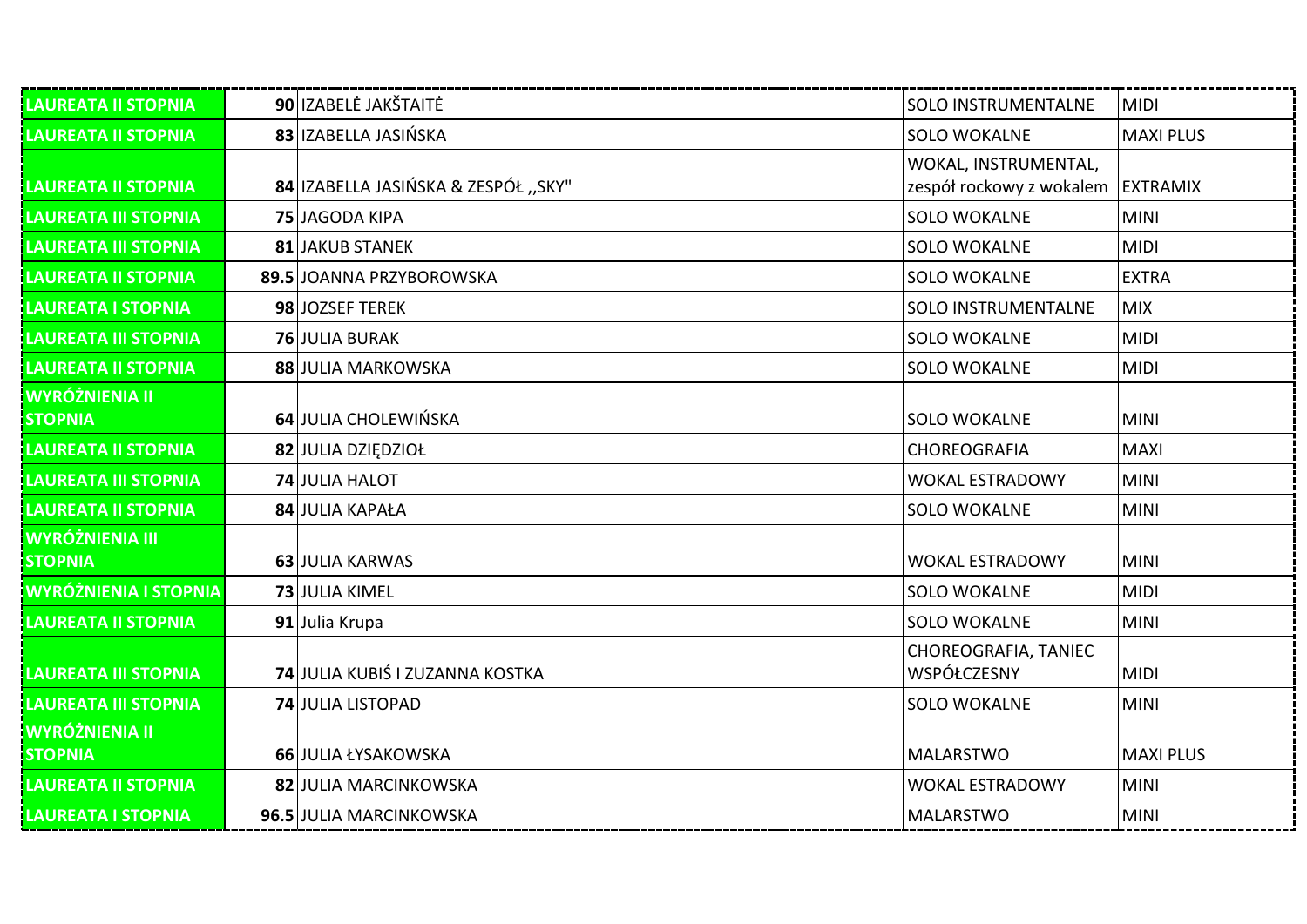| <b>UCZESTNICTWA</b>                      | 58 JULIA MATYSIAK I ZUZIA BARAN                                                               | CHOREOGRAFIA                | <b>MINI</b>      |
|------------------------------------------|-----------------------------------------------------------------------------------------------|-----------------------------|------------------|
| <b>WYRÓŻNIENIA II</b><br><b>STOPNIA</b>  | 66 JULIA PIASECKA, KINGA MYGA, MARIA ĆWIELĄG                                                  | CHOREOGRAFIA                | <b>MINI</b>      |
| <b>LAUREATA III STOPNIA</b>              | <b>74 JULIA ROCKA</b>                                                                         | <b>SOLO WOKALNE</b>         | <b>MAXI</b>      |
| LAUREATA I STOPNIA                       | 94.5 JULIA SECHMAN                                                                            | <b>SOLO WOKALNE</b>         | <b>MAXI</b>      |
| <b>LAUREATA I STOPNIA</b>                | 96.5 JULIA SKUPIEŃ                                                                            | <b>SOLO WOKALNE</b>         | <b>MAXI PLUS</b> |
| <b>LAUREATA II STOPNIA</b>               | 84 JULIA SOBOLEWSKA                                                                           | <b>SOLO INSTRUMENTALNE</b>  | <b>DEBIUT</b>    |
| LAUREATA I STOPNIA                       | 94 JULIA STEFANOWSKA                                                                          | <b>SOLO WOKALNE</b>         | <b>MINI</b>      |
| <b>LAUREATA II STOPNIA</b>               | 84.5 JULIA STEPANIUK                                                                          | <b>SOLO WOKALNE</b>         | <b>MAXI PLUS</b> |
| <b>LAUREATA II STOPNIA</b>               | 82.5 Julia Wardak                                                                             | <b>SOLO WOKALNE</b>         | <b>MIDI</b>      |
| WYRÓŻNIENIA II<br><b>STOPNIA</b>         | 64 JULIA WOJTECKA I ROZALIA ŻUREK                                                             | CHOREOGRAFIA                | <b>MINI</b>      |
| <b>WYRÓŻNIENIA III</b><br><b>STOPNIA</b> | 60 JUNIOR SQUAD                                                                               | <b>WIDEOKLIP (TELEDYSK)</b> | <b>MIX</b>       |
| <b>LAUREATA II STOPNIA</b>               | 82 JUSTYNA BAŁUCKA                                                                            | <b>SOLO WOKALNE</b>         | <b>EXTRA</b>     |
| <b>WYRÓŻNIENIA III</b><br><b>STOPNIA</b> | 61 KAJA POPEK                                                                                 | <b>SOLO WOKALNE</b>         | <b>MINI</b>      |
| <b>LAUREATA II STOPNIA</b>               | Kamerinis ansamblis 7-8m. DARIJA MAKSIMEC, SAULĖ SASNAUSKAIITĖ,<br>84 SAULUTĖ KAVALIAUSKAITĖ. | <b>TRIO INSTRUMENTALNE</b>  | <b>MINI</b>      |
| LAUREATA II STOPNIA                      | Kamerinis ansamblis 9-11m. RUSNĖ KAVALIAUSKAITĖ, GRONSKYTĖ MELITA,<br>86 LINKUTĖ SAULĖ.       | <b>TRIO INSTRUMENTALNE</b>  | <b>MINI</b>      |
| <b>LAUREATA I STOPNIA</b>                | 93 Kamil Kieszkowski                                                                          | <b>SOLO WOKALNE</b>         | <b>MAXI</b>      |
| LAUREATA I STOPNIA                       | 92.5 Kamil Kosowski                                                                           | <b>SOLO WOKALNE</b>         | <b>MIDI</b>      |
| <b>LAUREATA II STOPNIA</b>               | 85 KAMIL MARSZAŁ                                                                              | <b>WOKAL ESTRADOWY</b>      | <b>MIDI</b>      |
| <b>LAUREATA II STOPNIA</b>               | 83 KAMILA NIEĆKO                                                                              | <b>SOLO WOKALNE</b>         | <b>MAXI</b>      |
| <b>LAUREATA III STOPNIA</b>              | <b>76 KAMILA PUSTELNIK</b>                                                                    | CHOREOGRAFIA, Taniec        | <b>MINI</b>      |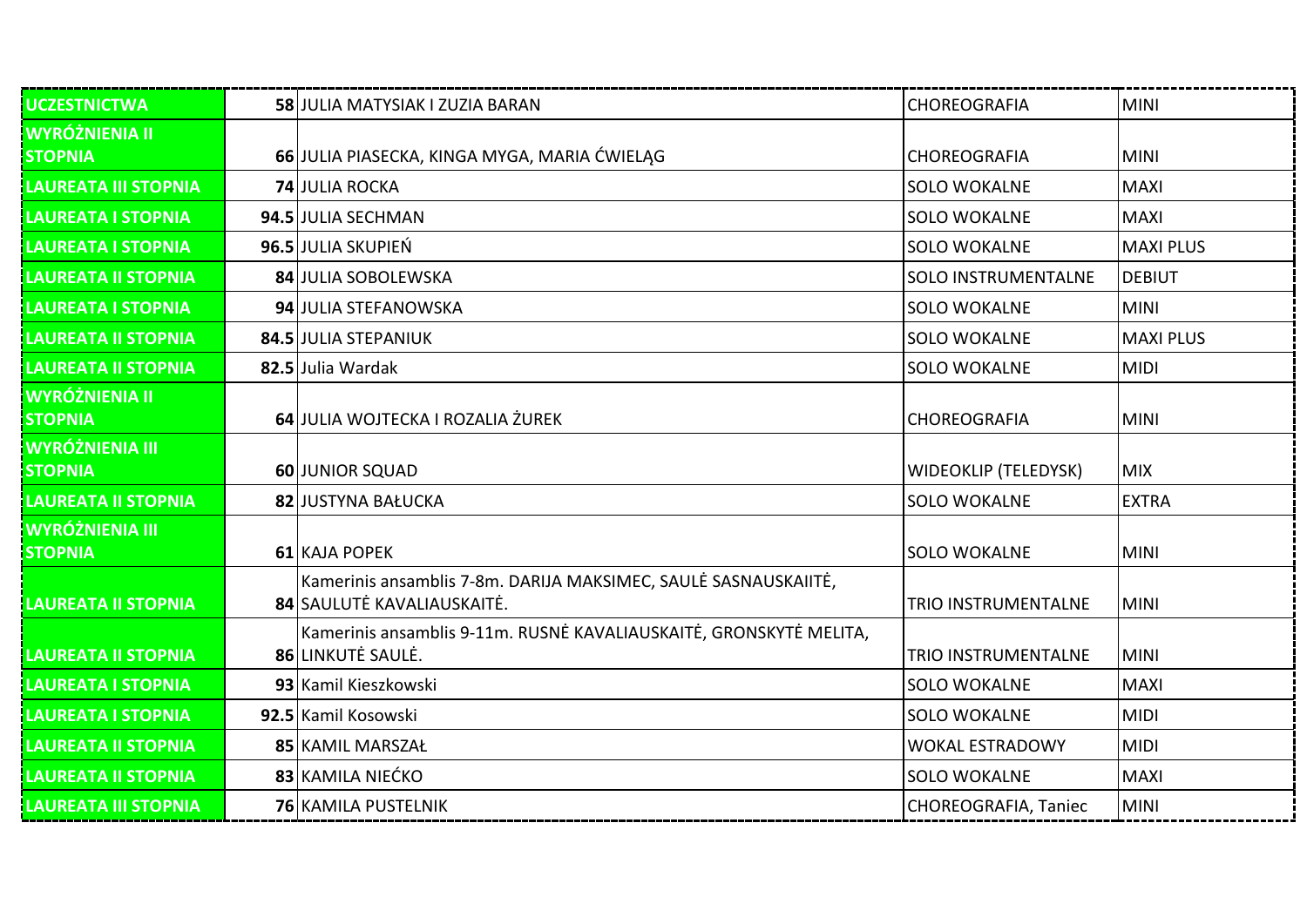|                              |                                   | sportowy z elementami      |              |
|------------------------------|-----------------------------------|----------------------------|--------------|
|                              |                                   | gimnastyki i akrobatyki    |              |
|                              |                                   | CHOREOGRAFIA, Taniec       |              |
|                              |                                   | sportowy z elementami      |              |
| <b>WYRÓŻNIENIA I STOPNIA</b> | 73 KAMILA PUSTELNIK, MILENA NOSAL | gimnastyki i akrobatyki    | <b>MINI</b>  |
| <b>LAUREATA I STOPNIA</b>    | 92 KANDRATSENIA HANNA             | <b>SOLO INSTRUMENTALNE</b> | <b>MINI</b>  |
| <b>LAUREATA II STOPNIA</b>   | 85 KARINA POSZEPCZYŃSKA           | <b>SOLO INSTRUMENTALNE</b> | <b>MAXI</b>  |
| <b>WYRÓŻNIENIA III</b>       |                                   |                            |              |
| <b>STOPNIA</b>               | 59 KARINA PTASZEK, OLIWIA PTASZEK | <b>DUET WOKALNY</b>        | <b>MINI</b>  |
| <b>LAUREATA III STOPNIA</b>  | 75 KARINA VAVILOVA                | <b>SOLO WOKALNE</b>        | <b>MIDI</b>  |
| <b>LAUREATA II STOPNIA</b>   | 89.5 KAROL CIEŚLIK                | <b>SOLO WOKALNE</b>        | <b>MINI</b>  |
| <b>LAUREATA III STOPNIA</b>  | <b>74 KAROLINA ALBRECHCZYŃSKA</b> | <b>MALARSTWO</b>           | <b>EXTRA</b> |
| <b>LAUREATA II STOPNIA</b>   | 87 KAROLINA BUDZIAK               | <b>SOLO WOKALNE</b>        | <b>MIDI</b>  |
| <b>LAUREATA II STOPNIA</b>   | 86 KAROLINA KREJA                 | <b>SOLO WOKALNE</b>        | <b>MIDI</b>  |
|                              |                                   | Taniec sportowy z          |              |
|                              |                                   | elementami gimnastyki i    |              |
| <b>LAUREATA III STOPNIA</b>  | <b>78 KAROLINA PROFIC</b>         | akrobatyki                 | <b>MINI</b>  |
| <b>LAUREATA III STOPNIA</b>  | 75.5 KAROLINA SMAGUR              | <b>SOLO WOKALNE</b>        | <b>MAXI</b>  |
| <b>LAUREATA II STOPNIA</b>   | 89 KAROLINA TETER                 | <b>SOLO WOKALNE</b>        | <b>MIDI</b>  |
| <b>LAUREATA II STOPNIA</b>   | 82 KAROLINA ZAJDEL                | <b>SOLO WOKALNE</b>        | <b>EXTRA</b> |
| <b>LAUREATA I STOPNIA</b>    | 93 KINGA KUBACKA                  | <b>SOLO INSTRUMENTALNE</b> | <b>MAXI</b>  |
| <b>LAUREATA II STOPNIA</b>   | 90 KINGA KUSION                   | <b>SOLO WOKALNE</b>        | <b>MIDI</b>  |
| <b>LAUREATA I STOPNIA</b>    | 92 KIRYŁ MAKSYMCZUK               | SOLO INSTRUMENTALNE        | <b>MINI</b>  |
|                              |                                   | <b>TANIEC STREET DANCE</b> |              |
| <b>LAUREATA II STOPNIA</b>   | 83 KLAUDIA DEMIAŃCZUK             | (HIP HOP)                  | <b>MIDI</b>  |
| <b>LAUREATA III STOPNIA</b>  | 74 KLAUDIA KICZOR                 | <b>SOLO WOKALNE</b>        | <b>MINI</b>  |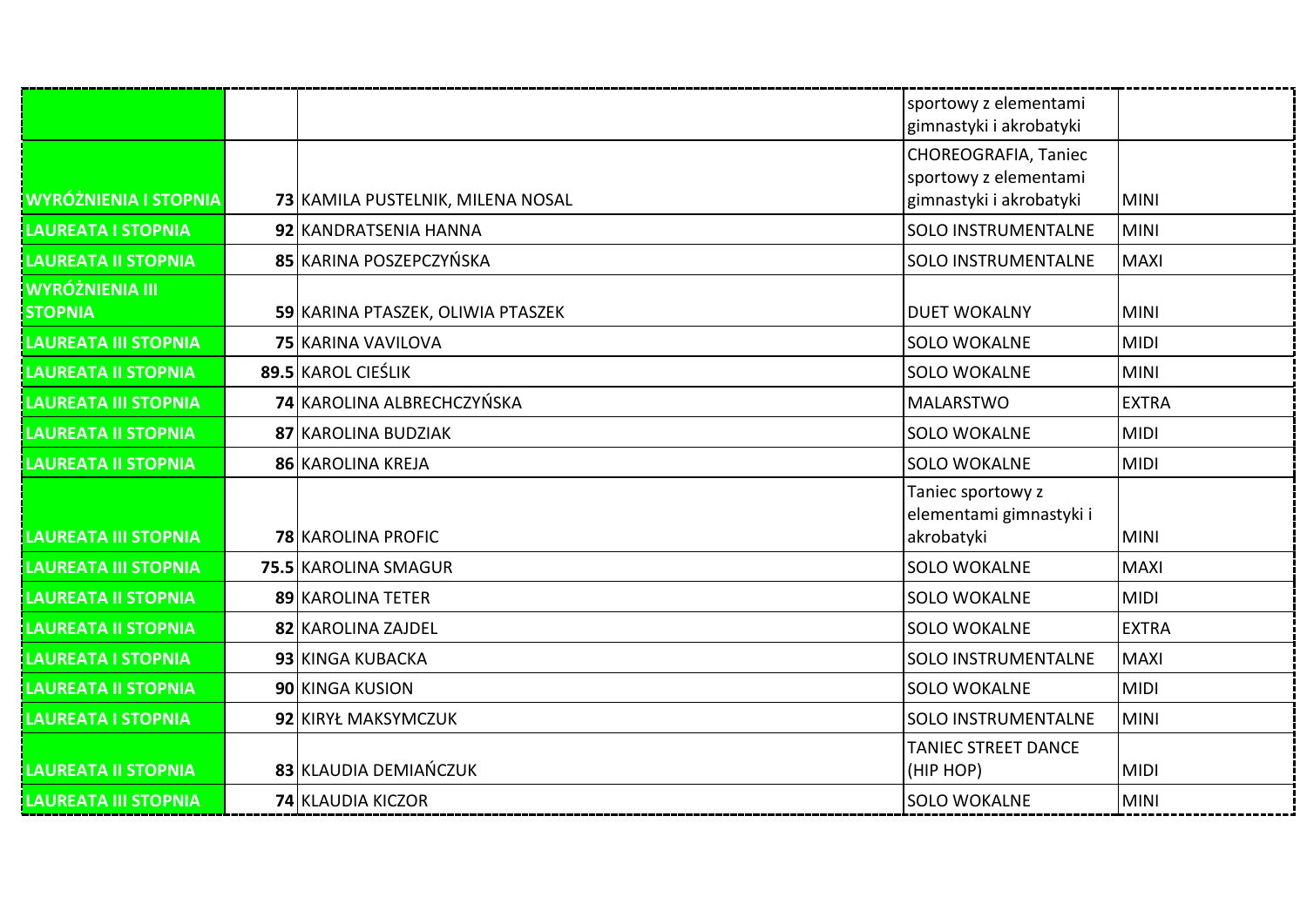| <b>LAUREATA II STOPNIA</b>   | 87.5 KLAUDIA KUTYBA                                                                           | <b>SOLO WOKALNE</b>                                   | <b>MAXI</b>      |
|------------------------------|-----------------------------------------------------------------------------------------------|-------------------------------------------------------|------------------|
| <b>LAUREATA III STOPNIA</b>  | 77.5 KLAUDIA ŁOJEWSKA                                                                         | Wokal klasyczny                                       | <b>MAXI</b>      |
| <b>LAUREATA III STOPNIA</b>  | 76 KLAUDIA MICHAŁEK                                                                           | <b>WOKAL ESTRADOWY</b>                                | <b>MAXI PLUS</b> |
| <b>LAUREATA II STOPNIA</b>   | 86 KLAUDIA MICHAŁEK Flet WIKTOR SZYMAŃSKI Gitara Klasyczna                                    | DUET INSTRUMENTALNY /<br><b>FLET GITARA KLASYCZNA</b> | <b>MAXI</b>      |
|                              |                                                                                               | Taniec sportowy z<br>elementami gimnastyki i          | <b>DEBIUT</b>    |
| <b>LAUREATA III STOPNIA</b>  | <b>76 KOKARDKI</b>                                                                            | akrobatyki                                            |                  |
| <b>LAUREATA III STOPNIA</b>  | 75.8 KOLOROWE ĆWIERĆNUTKI                                                                     | WOKAL, CHOREOGRAFIA                                   | <b>DEBIUT</b>    |
| <b>WYRÓŻNIENIA I STOPNIA</b> | 72.5 KOLOROWE PÓŁNUTKI                                                                        | ZESPÓŁ WOKALNY                                        | <b>MINI</b>      |
| <b>LAUREATA II STOPNIA</b>   | 89 KRYSTIAN FLOREK                                                                            | <b>SOLO INSTRUMENTALNE</b>                            | <b>MINI</b>      |
| <b>LAUREATA I STOPNIA</b>    | KVARTET: RUSNĖ KAVALIAUSKAITĖ, DARIJA MAKSIMEC, LUKNĖ ČĖSNAITĖ,<br>93 SAULE DANILEVIČIŪTE.    | <b>MAŁE FORMY</b><br>INSTRUMENTALNE                   | <b>MINI</b>      |
| <b>LAUREATA I STOPNIA</b>    | KWARTET"SŁOWIKI": ANDRZEJ LITWIN, OLIWIER PIETRZCZYK, KSAWERY<br>98 KRUK, ANDRZEJ KRZYSZTOFIK | ZESPÓŁ WOKALNY                                        | <b>MIX</b>       |
| <b>LAUREATA II STOPNIA</b>   | 86 LARA KERZNAR                                                                               | <b>SOLO WOKALNE</b>                                   | <b>MAXI</b>      |
| <b>LAUREATA II STOPNIA</b>   | 87 LAURA BROŻONOWICZ                                                                          | <b>SOLO INSTRUMENTALNE</b>                            | <b>MINI</b>      |
| <b>LAUREATA II STOPNIA</b>   | 84 LAURA I LEON BROŻONOWICZ                                                                   | <b>DUET INSTRUMENTALNY</b>                            | <b>MIX</b>       |
| <b>LAUREATA III STOPNIA</b>  | 78.5 LAURA ORGANEK                                                                            | <b>SOLO WOKALNE</b>                                   | <b>MIDI</b>      |
| <b>LAUREATA II STOPNIA</b>   | 86 LAURA PURC                                                                                 | <b>SOLO WOKALNE</b>                                   | <b>MAXI</b>      |
| <b>LAUREATA II STOPNIA</b>   | 86 LAURA RAJCZAK                                                                              | <b>SOLO INSTRUMENTALNE</b>                            | <b>MINI</b>      |
| <b>LAUREATA II STOPNIA</b>   | 84 LAURA SZARUGIEWICZ                                                                         | <b>SOLO INSTRUMENTALNE</b>                            | <b>MINI</b>      |
|                              |                                                                                               | CHOREOGRAFIA, Taniec                                  |                  |
| <b>WYRÓŻNIENIA I STOPNIA</b> | 71 LAURA SZPIN                                                                                | współczesny                                           | <b>MINI</b>      |
| <b>LAUREATA II STOPNIA</b>   | 85.5 LEA DRZEWIECKA                                                                           | <b>SOLO WOKALNE</b>                                   | <b>MIDI</b>      |
| <b>LAUREATA III STOPNIA</b>  | 81 LENA BYLICKA                                                                               | <b>SOLO INSTRUMENTALNE</b>                            | <b>MINI</b>      |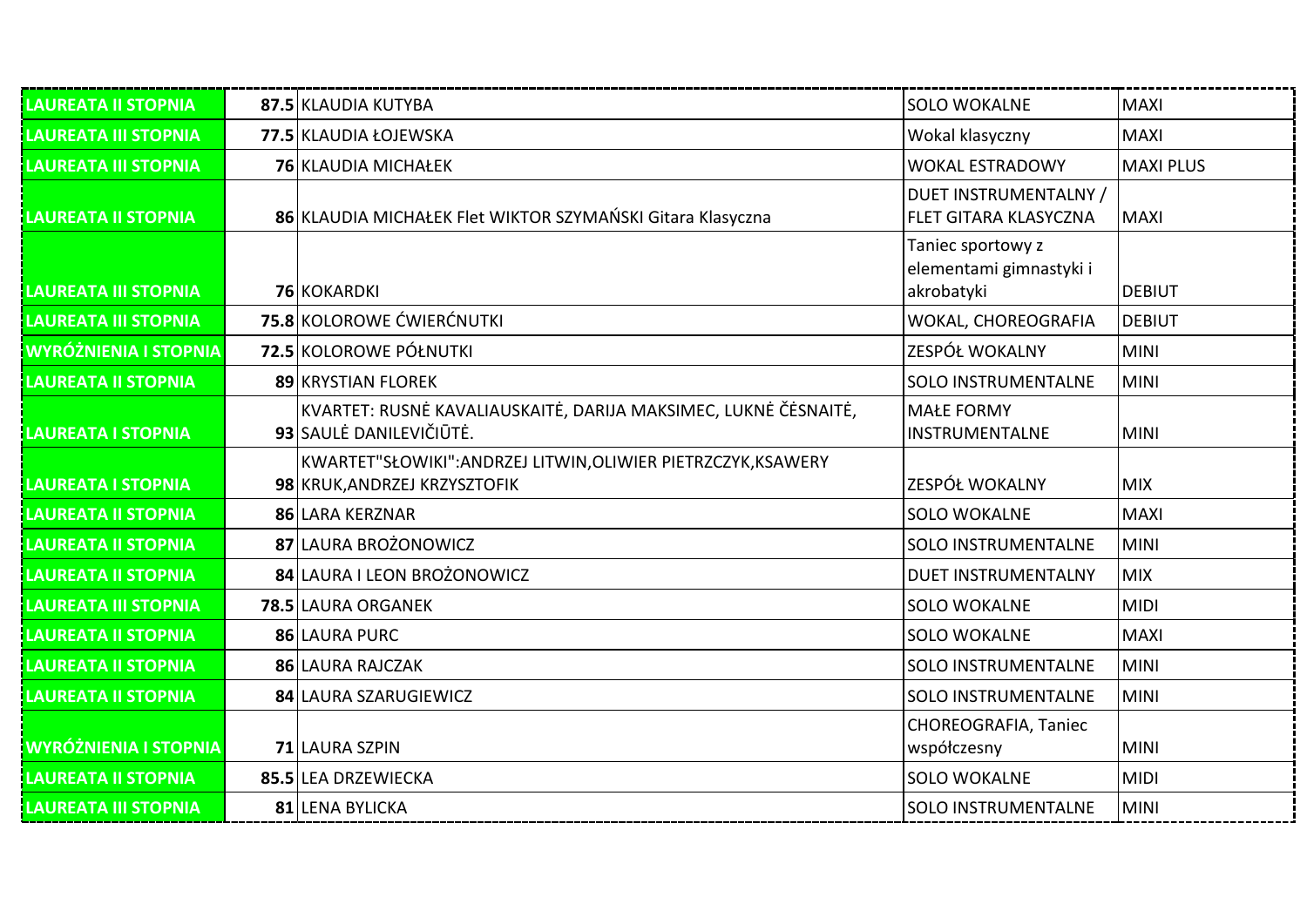| LAUREATA III STOPNIA         | 81 LENA GOSIK                           | <b>SOLO WOKALNE</b>                       | MINI          |
|------------------------------|-----------------------------------------|-------------------------------------------|---------------|
| <b>LAUREATA II STOPNIA</b>   | 86 LENA KULCZYŃSKA                      | <b>SOLO WOKALNE</b>                       | <b>MAXI</b>   |
| <b>LAUREATA II STOPNIA</b>   | 90 Lena Latoń                           | Taniec                                    | <b>MINI</b>   |
| <b>LAUREATA III STOPNIA</b>  | 79 LENA MURAT                           | <b>SOLO WOKALNE</b>                       | MINI          |
| <b>LAUREATA II STOPNIA</b>   | 88 LENA PERS                            | SOLO INSTRUMENTALNE /<br><b>FORTEPIAN</b> | <b>MINI</b>   |
| <b>LAUREATA III STOPNIA</b>  | 75 LENA PERS                            | <b>WOKAL ESTRADOWY</b>                    | <b>MINI</b>   |
| <b>LAUREATA II STOPNIA</b>   | 87 Lena Tylus                           | <b>SOLO WOKALNE</b>                       | <b>MINI</b>   |
| <b>LAUREATA I STOPNIA</b>    | 92 LIDIA ŁUPIŃSKA                       | <b>WOKAL ESTRADOWY</b>                    | <b>MINI</b>   |
| <b>LAUREATA II STOPNIA</b>   | 88 LIEPA RYMONYTE, BARBORA ŠIDLAUSKAITE | <b>DUET INSTRUMENTALNY</b>                | <b>MINI</b>   |
| <b>LAUREATA II STOPNIA</b>   | 84.5 LILA SZPAK                         | <b>SOLO WOKALNE</b>                       | <b>MAXI</b>   |
| <b>WYRÓŻNIENIA I STOPNIA</b> | 72.5 LILIANA BOROWSKA                   | <b>SOLO WOKALNE</b>                       | <b>MINI</b>   |
| <b>LAUREATA III STOPNIA</b>  | 80 LILIANA KALETA                       | <b>SOLO WOKALNE</b>                       | <b>MINI</b>   |
| LAUREATA II STOPNIA          | 83 LILIANA METRYCKA                     | CHOREOGRAFIA                              | <b>MAXI</b>   |
| LAUREATA I STOPNIA           | 96 LINA TANRIÖVEN                       | <b>SOLO INSTRUMENTALNE</b>                | <b>MINI</b>   |
| <b>LAUREATA III STOPNIA</b>  | 77.5 LIZAVETA STRYHUN                   | <b>SOLO WOKALNE</b>                       | <b>DEBIUT</b> |
| <b>LAUREATA I STOPNIA</b>    | 94 MACIEJ KOSAKOWSKI                    | <b>SOLO INSTRUMENTALNE</b>                | <b>MAXI</b>   |
| <b>LAUREATA II STOPNIA</b>   | 82 MAGDALENA BRZOZOWSKA                 | <b>SOLO WOKALNE</b>                       | <b>MIDI</b>   |
| LAUREATA III STOPNIA         | 74 MAGDALENA KAPAŁA                     | <b>SOLO WOKALNE</b>                       | <b>MINI</b>   |
| WYRÓŻNIENIA I STOPNIA        | 71 MAGDALENA NOWAK                      | <b>WOKAL ESTRADOWY</b>                    | <b>MIDI</b>   |
| <b>LAUREATA II STOPNIA</b>   | 91 MAGDALENA REBISZ                     | <b>SOLO WOKALNE</b>                       | <b>MINI</b>   |
| <b>LAUREATA II STOPNIA</b>   | 90.5 MAGDALENA ROGOWSKA                 | <b>SOLO WOKALNE</b>                       | <b>MAXI</b>   |
| <b>LAUREATA II STOPNIA</b>   | 89 MAGDALENA ROJCZYK                    | <b>SOLO INSTRUMENTALNE</b>                | <b>MINI</b>   |
| <b>LAUREATA III STOPNIA</b>  | 79 MAGDALENA SOBOTKA                    | <b>WOKAL ESTRADOWY</b>                    | <b>MINI</b>   |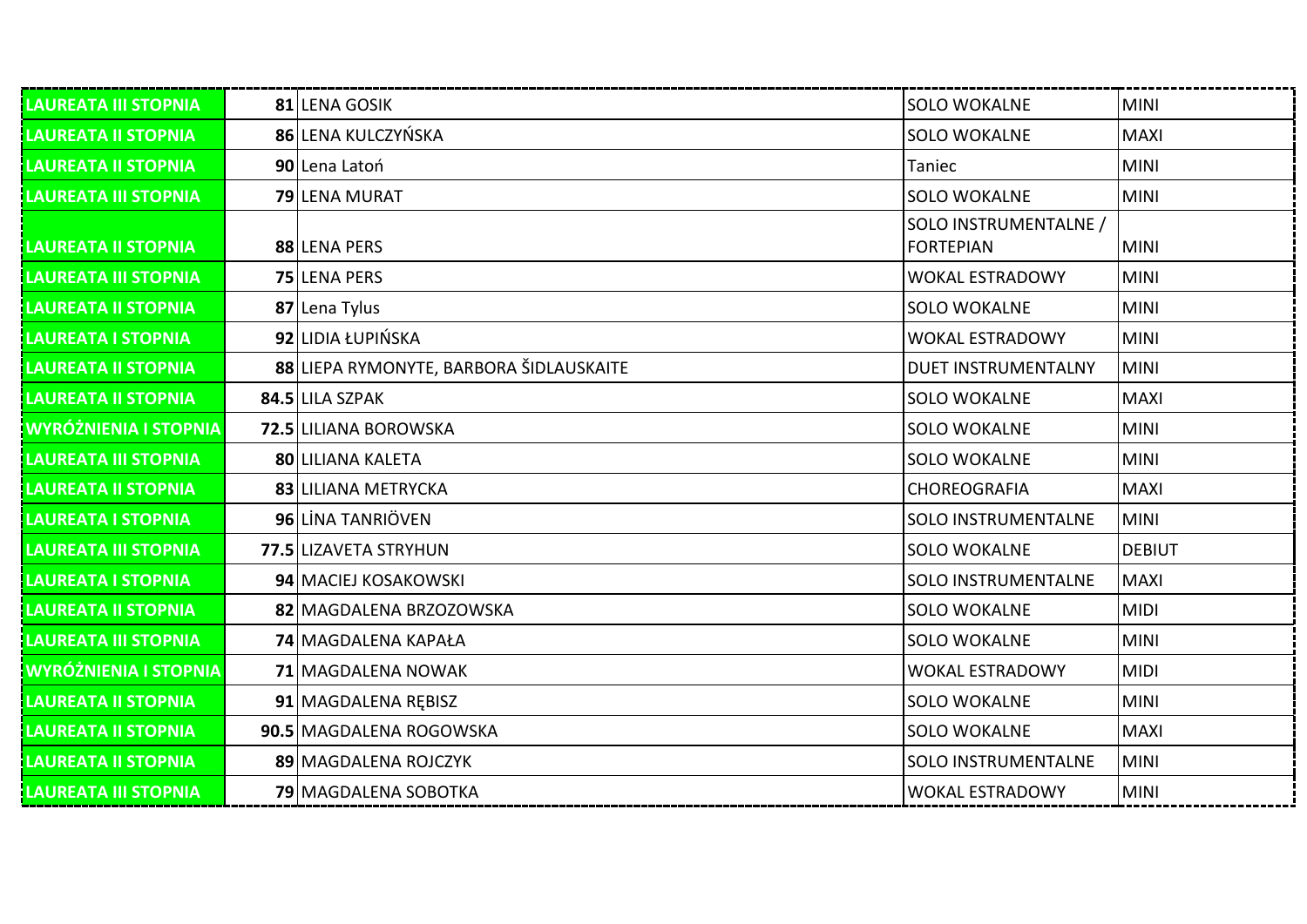| LAUREATA III STOPNIA                     | 81 Magdalena Urbańska           | <b>SOLO WOKALNE</b>                        | <b>MAXI</b>  |
|------------------------------------------|---------------------------------|--------------------------------------------|--------------|
| <b>LAUREATA II STOPNIA</b>               | 87 MAGDALENA WORSOWICZ          | SOLO INSTRUMENTALNE                        | <b>MAXI</b>  |
| <b>LAUREATA II STOPNIA</b>               | 82.5 Magdalena Ziętek           | RECYTACJA / MAŁE FORMY<br><b>TEATRALNE</b> | <b>EXTRA</b> |
| <b>LAUREATA II STOPNIA</b>               | 85 MAJA CEDROWICZ               | <b>SOLO WOKALNE</b>                        | <b>MAXI</b>  |
| <b>WYRÓŻNIENIA I STOPNIA</b>             | 73 MAJA CHOLEWA I MARTA CHUDZIK | CHOREOGRAFIA                               | <b>MIDI</b>  |
| LAUREATA III STOPNIA                     | 81 MAJA DENDYS-MALECKA          | CHOREOGRAFIA, TANIEC<br>WSPÓŁCZESNY        | <b>MIDI</b>  |
| <b>LAUREATA III STOPNIA</b>              | 77 MAJA DWORAK                  | <b>SOLO WOKALNE</b>                        | <b>MIDI</b>  |
| <b>LAUREATA III STOPNIA</b>              | 80.5 Maja Jaworek               | <b>SOLO WOKALNE</b>                        | <b>MIDI</b>  |
| <b>LAUREATA III STOPNIA</b>              | <b>78 MAJA ŁAJKOWSKA</b>        | <b>WOKAL ESTRADOWY</b>                     | <b>MAXI</b>  |
| <b>LAUREATA II STOPNIA</b>               | 85 MAJA MAZUREK                 | <b>SOLO WOKALNE</b>                        | <b>MIDI</b>  |
| <b>LAUREATA II STOPNIA</b>               | 85 MAJA MITRUT                  | <b>SOLO WOKALNE</b>                        | <b>MINI</b>  |
| <b>LAUREATA III STOPNIA</b>              | 79.5 MAJA MOCH                  | <b>SOLO WOKALNE</b>                        | <b>MIDI</b>  |
| <b>LAUREATA III STOPNIA</b>              | 78 MAJA ORGANEK                 | <b>SOLO WOKALNE</b>                        | <b>MINI</b>  |
| LAUREATA III STOPNIA                     | <b>79 MAJA OSTAPIUK</b>         | <b>SOLO WOKALNE</b>                        | <b>MIDI</b>  |
| <b>WYRÓŻNIENIA II</b><br><b>STOPNIA</b>  | 68 MAJA SIKORA                  | <b>WOKAL ESTRADOWY</b>                     | <b>MIDI</b>  |
| <b>LAUREATA III STOPNIA</b>              | 79.5 MAJA SKOWRON               | <b>SOLO WOKALNE</b>                        | <b>MINI</b>  |
| <b>LAUREATA II STOPNIA</b>               | 85 MAJA SKOWRON I KAROLINA LECH | <b>DUET WOKALNY</b>                        | <b>MINI</b>  |
| <b>LAUREATA II STOPNIA</b>               | 84 MAJA SŁAWIŃSKA               | <b>SOLO INSTRUMENTALNE</b>                 | <b>MIDI</b>  |
| <b>WYRÓŻNIENIA II</b><br><b>STOPNIA</b>  | 69 MAJA SŁUPSKA I PAULINA CIEŻ  | CHOREOGRAFIA                               | <b>MINI</b>  |
| LAUREATA III STOPNIA                     | 81 MAJA WALKIEWICZ              | <b>SOLO WOKALNE</b>                        | <b>MINI</b>  |
| <b>WYRÓŻNIENIA III</b><br><b>STOPNIA</b> | 59.5 MAJA WÓJTOWICZ             | <b>WOKAL ESTRADOWY</b>                     | <b>MINI</b>  |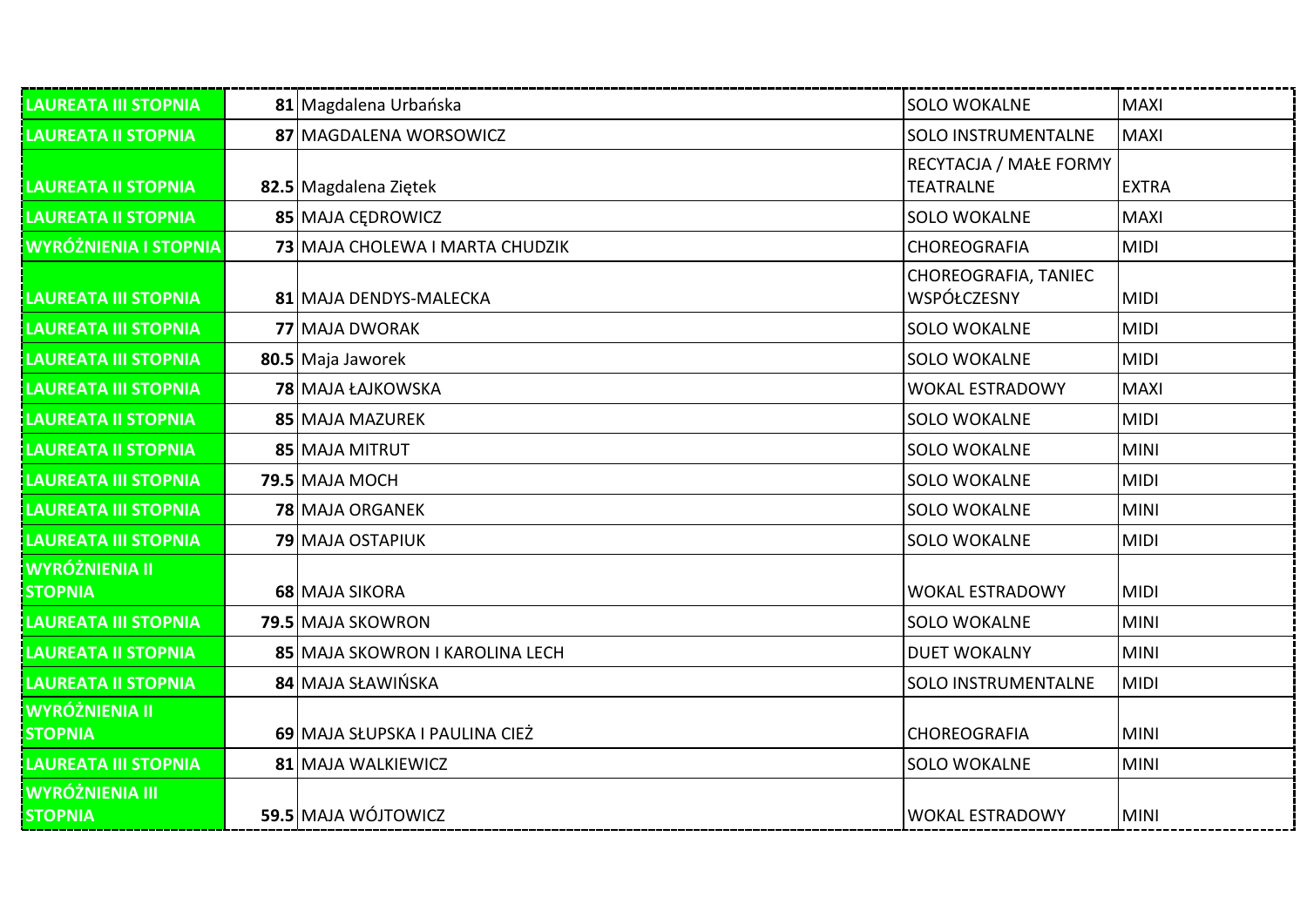| <b>WYRÓŻNIENIA I STOPNIA</b>            | 72.5 Maja Zaborska                      | <b>SOLO WOKALNE</b>                 | DEBIUT        |
|-----------------------------------------|-----------------------------------------|-------------------------------------|---------------|
| <b>WYRÓŻNIENIA II</b><br><b>STOPNIA</b> | 66 MAŁA ENIGMA "APARATKI W AKCJI"       | CHOREOGRAFIA                        | <b>MINI</b>   |
| <b>WYRÓŻNIENIA I STOPNIA</b>            | 71 MAŁA FORMA                           | CHOREOGRAFIA, TANIEC<br>WSPÓŁCZESNY | <b>MINI</b>   |
| LAUREATA II STOPNIA                     | 89.5 MAŁGORZATA BIEŻANEK                | <b>WOKAL ESTRADOWY</b>              | <b>MINI</b>   |
| LAUREATA III STOPNIA                    | 80 Małgorzata Laskowska                 | <b>SOLO WOKALNE</b>                 | <b>MIDI</b>   |
| <b>LAUREATA III STOPNIA</b>             | 81 MALWINA PŁOŃSKA                      | <b>WOKAL ESTRADOWY</b>              | <b>MIDI</b>   |
| <b>LAUREATA II STOPNIA</b>              | 85 MARCELINA KAŚ                        | <b>SOLO INSTRUMENTALNE</b>          | <b>MINI</b>   |
| <b>LAUREATA II STOPNIA</b>              | 91 MARCELINA KOS                        | <b>SOLO INSTRUMENTALNE</b>          | <b>MIDI</b>   |
| <b>LAUREATA II STOPNIA</b>              | 91 MARGARITA LAZUKINA i SEMEN PILIPCHUK | CHOREOGRAFIA                        | <b>MINI</b>   |
| <b>LAUREATA III STOPNIA</b>             | 79 MARIA ADAMSKA                        | CHOREOGRAFIA, TANIEC<br>WSPÓŁCZESNY | <b>MIDI</b>   |
| <b>WYRÓŻNIENIA I STOPNIA</b>            | 72 MARIA ADAMSKA I NATALIA JAKUBAS DUET | CHOREOGRAFIA, TANIEC<br>WSPÓŁCZESNY | <b>MINI</b>   |
| <b>LAUREATA III STOPNIA</b>             | 81 MARIA DWORSZCZAK                     | <b>SOLO INSTRUMENTALNE</b>          | <b>DEBIUT</b> |
| <b>LAUREATA II STOPNIA</b>              | 85 MARIA JAROSZ                         | <b>SOLO WOKALNE</b>                 | <b>MAXI</b>   |
| <b>LAUREATA III STOPNIA</b>             | 79 MARIA KORNELIA PIEGZA                | <b>SOLO WOKALNE</b>                 | <b>MIDI</b>   |
| <b>LAUREATA III STOPNIA</b>             | <b>79 MARIA PAKOSZ</b>                  | <b>SOLO INSTRUMENTALNE</b>          | <b>MIDI</b>   |
| <b>LAUREATA II STOPNIA</b>              | 84 MARIA PAŚKO                          | SOLO INSTRUMENTALNE                 | <b>DEBIUT</b> |
| <b>WYRÓŻNIENIA II</b><br><b>STOPNIA</b> | 64 MARIA SKRZYPEK                       | <b>WOKAL ESTRADOWY</b>              | <b>MAXI</b>   |
| LAUREATA I STOPNIA                      | 93 MARIA SOBCZAK                        | <b>SOLO INSTRUMENTALNE</b>          | <b>MAXI</b>   |
| <b>LAUREATA II STOPNIA</b>              | 91 MARIA SOBCZAK, MAJA WYSOKIŃSKA       | <b>DUET INSTRUMENTALNY</b>          | <b>MIX</b>    |
| <b>LAUREATA II STOPNIA</b>              | 84 Mariia Mikhnovets                    | <b>SOLO WOKALNE</b>                 | <b>MINI</b>   |
| <b>LAUREATA III STOPNIA</b>             | 78.5 MARIKA KAŃDUŁA                     | RECYTACJA / MAŁE FORMY MINI         |               |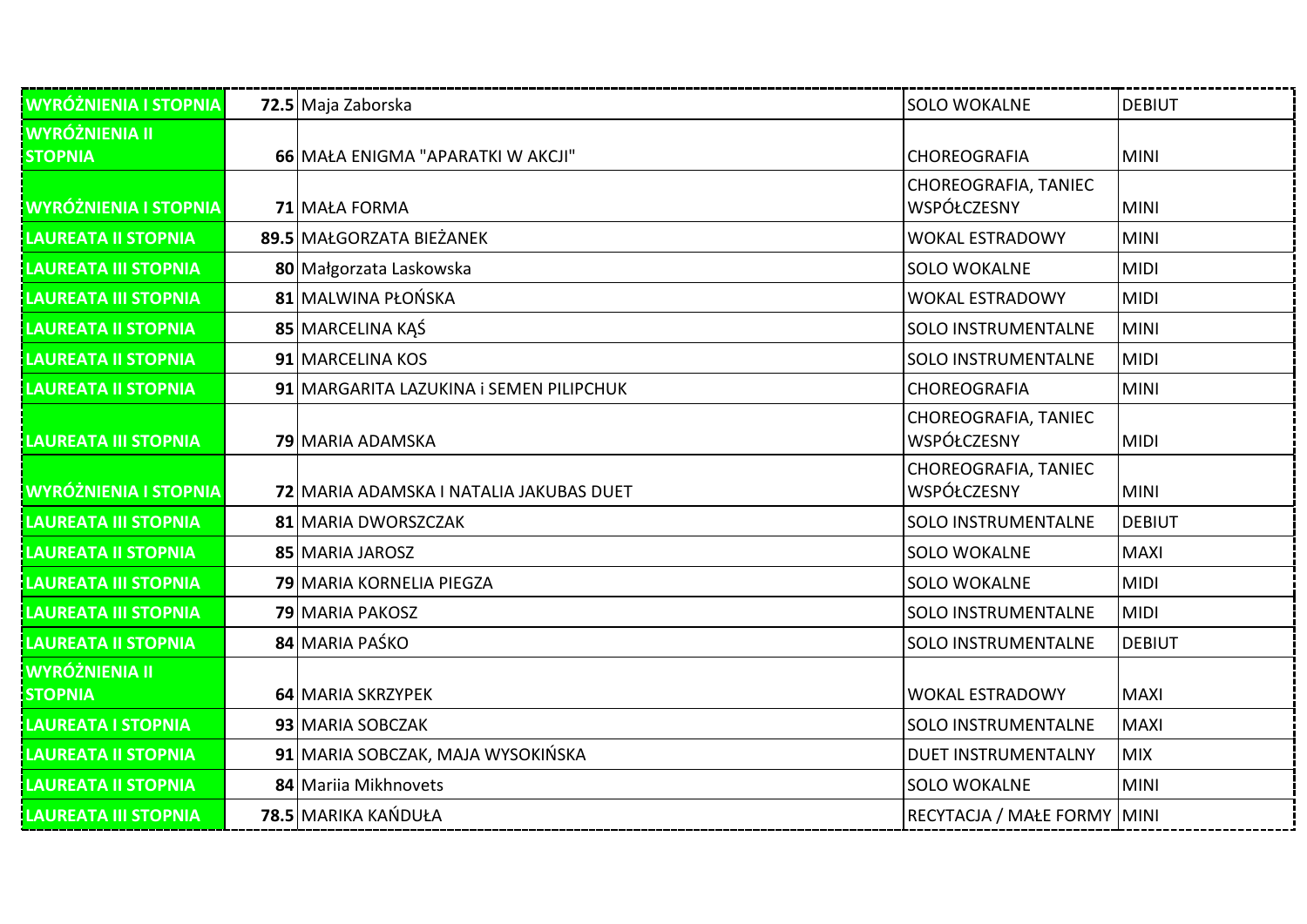|                                         |                                                           | <b>TEATRALNE</b>                                                            |                  |
|-----------------------------------------|-----------------------------------------------------------|-----------------------------------------------------------------------------|------------------|
| <b>LAUREATA I STOPNIA</b>               | 97 MARIOLA BUTALEWICZ                                     | <b>SOLO WOKALNE</b>                                                         | <b>MINI</b>      |
| <b>WYRÓŻNIENIA II</b><br><b>STOPNIA</b> | 69 MARTA LEWANDOWSKA                                      | <b>SOLO WOKALNE</b>                                                         | <b>MIDI</b>      |
| <b>LAUREATA II STOPNIA</b>              | 88 MARTA LIMANÓWKA                                        | <b>SOLO INSTRUMENTALNE</b>                                                  | <b>MIDI</b>      |
| <b>WYRÓŻNIENIA I STOPNIA</b>            | 72.5 MARTA LUDWICZAK                                      | <b>SOLO WOKALNE</b>                                                         | <b>MAXI PLUS</b> |
| <b>LAUREATA II STOPNIA</b>              | 86 Marta Wardak                                           | <b>SOLO WOKALNE</b>                                                         | <b>MIDI</b>      |
| <b>LAUREATA II STOPNIA</b>              | 86 MARTYNA GŁÓWKA                                         | <b>SOLO WOKALNE</b>                                                         | <b>MAXI</b>      |
| <b>WYRÓŻNIENIA II</b><br><b>STOPNIA</b> | 68 Martyna Stokłosa                                       | CHOREOGRAFIA, Taniec<br>artystyczny z elementami<br>gimnastyki i akrobatyki | <b>DEBIUT</b>    |
| <b>LAUREATA III STOPNIA</b>             | 81 MARTYNA STYŚ                                           | <b>SOLO WOKALNE</b>                                                         | <b>MIDI</b>      |
| <b>WYRÓŻNIENIA I STOPNIA</b>            | 70 MARTYNA WALCZUK                                        | <b>MALARSTWO</b>                                                            | <b>MAXI</b>      |
| <b>LAUREATA I STOPNIA</b>               | 92.5 MATEUSZ SUBOCZ                                       | <b>SOLO WOKALNE</b>                                                         | <b>MAXI</b>      |
| <b>LAUREATA II STOPNIA</b>              | 84 MATYLDA OLUWOLE                                        | <b>SOLO WOKALNE</b>                                                         | <b>MINI</b>      |
| <b>LAUREATA I STOPNIA</b>               | 93 MELCHENKO PAVEL                                        | SOLO INSTRUMENTALNE                                                         | <b>MIDI</b>      |
| LAUREATA I STOPNIA                      | 95 MELINDA CARTERA                                        | <b>SOLO INSTRUMENTALNE</b>                                                  | <b>MIDI</b>      |
| <b>LAUREATA III STOPNIA</b>             | 77.5 Michał Rojewski                                      | MALARSTWO, Ołówek                                                           | <b>EXTRA</b>     |
| <b>LAUREATA III STOPNIA</b>             | 78 MICHALINA KORAL I MILENA KUCZYK                        | CHOREOGRAFIA                                                                | <b>MIDI</b>      |
| <b>LAUREATA II STOPNIA</b>              | 82 MIEDZYSZKOLNY LUDOWY ZESPÓŁ PIEŚNI I TAŃCA "KRAKOWIAK" | CHOREOGRAFIA, taniec<br>ludowy                                              | <b>MINI</b>      |
| <b>LAUREATA II STOPNIA</b>              | 83 MIHALEA AMALIA                                         | <b>SOLO WOKALNE</b>                                                         | <b>MIDI</b>      |
| <b>LAUREATA II STOPNIA</b>              | 83 MILAN SZCZYPIŃŚKI                                      | <b>SOLO INSTRUMENTALNE</b>                                                  | <b>MINI</b>      |
| <b>LAUREATA III STOPNIA</b>             | 74 MILENA DOLECKA                                         | <b>WOKAL ESTRADOWY</b>                                                      | <b>DEBIUT</b>    |
| <b>LAUREATA I STOPNIA</b>               | 92.5 MILENA KONIECZNA                                     | <b>SOLO WOKALNE</b>                                                         | <b>MAXI</b>      |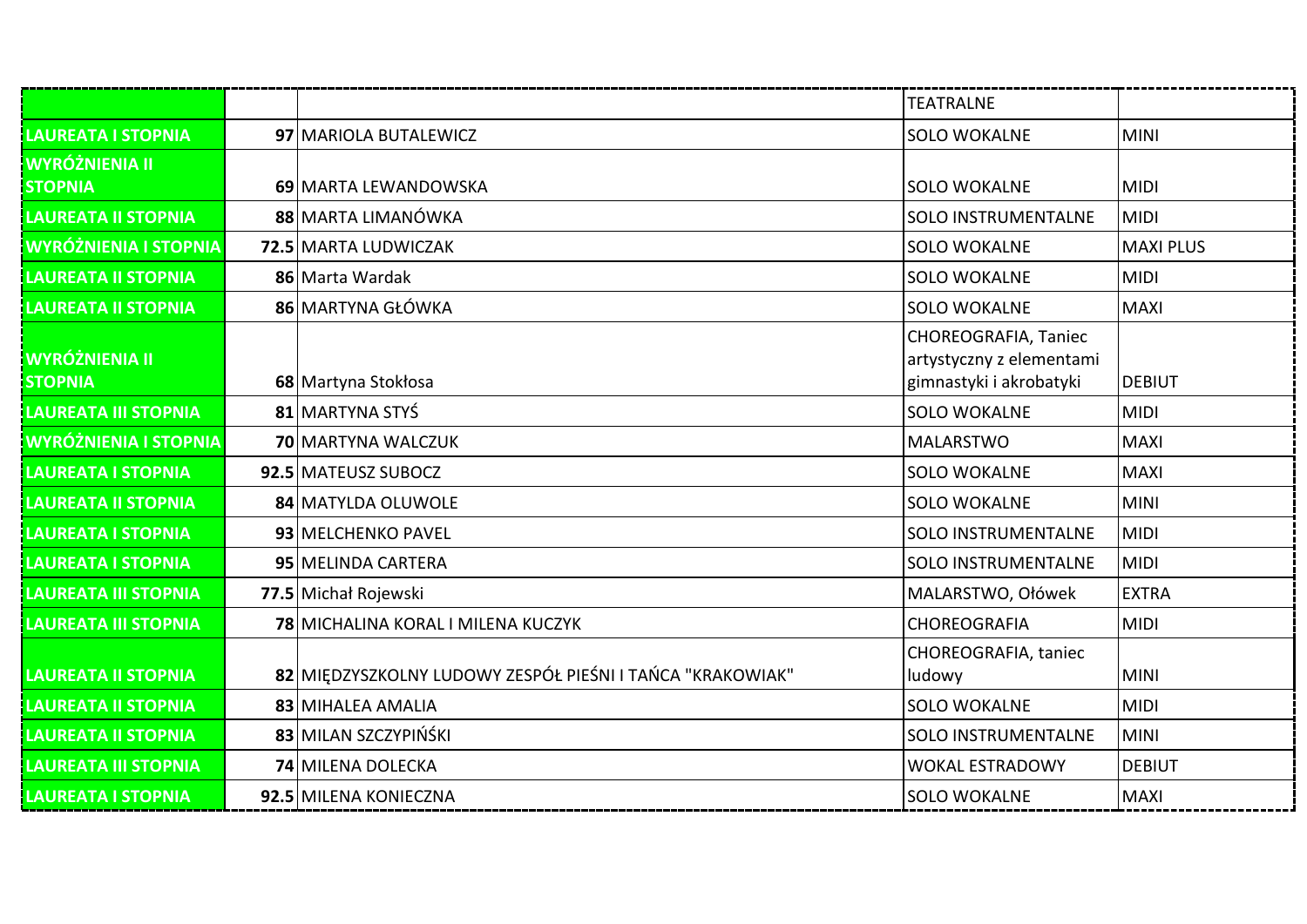| <b>LAUREATA II STOPNIA</b>              | 82 Milena Nosal                           | taniec, gimnastyka,<br>akrobatyka          | <b>MINI</b>   |
|-----------------------------------------|-------------------------------------------|--------------------------------------------|---------------|
| <b>WYRÓŻNIENIA I STOPNIA</b>            | 71 MILENA PISARCZYK I OLGA URBAŃSKA       | CHOREOGRAFIA                               | <b>MIDI</b>   |
| LAUREATA III STOPNIA                    | <b>78 MILENA SZYMULA</b>                  | <b>MALARSTWO</b>                           | <b>MIDI</b>   |
| <b>LAUREATA II STOPNIA</b>              | 86 MILENA SZYMULA                         | <b>SOLO WOKALNE</b>                        | <b>MIDI</b>   |
| <b>LAUREATA II STOPNIA</b>              | 83 MILENA WOCH                            | <b>SOLO INSTRUMENTALNE</b>                 | <b>MINI</b>   |
| <b>LAUREATA I STOPNIA</b>               | 92 Milena Zelwis                          | <b>SOLO WOKALNE</b>                        | <b>MAXI</b>   |
| <b>WYRÓŻNIENIA II</b><br><b>STOPNIA</b> | 65 MINI FORMA "KRÓLICZKI"                 | <b>CHOREOGRAFIA</b>                        | <b>DEBIUT</b> |
| <b>LAUREATA III STOPNIA</b>             | 78.5 MIRAYA VELIKOVA                      | <b>WOKAL ESTRADOWY</b>                     | <b>MINI</b>   |
| <b>LAUREATA III STOPNIA</b>             | 78.5 MIRIAM NIEWIADOMSKA                  | <b>SOLO WOKALNE</b>                        | <b>MAXI</b>   |
| <b>LAUREATA I STOPNIA</b>               | 92 Myhailo Spylovii                       | <b>SOLO WOKALNE</b>                        | <b>MAXI</b>   |
| <b>WYRÓŻNIENIA II</b><br><b>STOPNIA</b> | 64.5 NADIA BIELECKA                       | <b>SOLO WOKALNE</b>                        | <b>MINI</b>   |
| <b>LAUREATA II STOPNIA</b>              | 83.5 NADIA LEWANDOWSKA                    | RECYTACJA / MAŁE FORMY<br><b>TEATRALNE</b> | <b>MINI</b>   |
| <b>UCZESTNICTWA</b>                     | <b>58 NADIA LEWANDOWSKA</b>               | <b>SOLO WOKALNE</b>                        | <b>MINI</b>   |
| <b>LAUREATA III STOPNIA</b>             | 75 NADIA ŁUCZAK                           | <b>WOKAL ESTRADOWY</b>                     | <b>MINI</b>   |
| <b>LAUREATA III STOPNIA</b>             | 76 Natalia Chomczyńska i Julia Kubiś duet | CHOREOGRAFIA, TANIEC<br>WSPÓŁCZESNY DUET   | <b>MIDI</b>   |
| <b>LAUREATA II STOPNIA</b>              | 87 NATALIA DAŁEK                          | <b>MALARSTWO</b>                           | <b>EXTRA</b>  |
| LAUREATA III STOPNIA                    | 81 NATALIA DAŁEK                          | <b>MALARSTWO</b>                           | <b>EXTRA</b>  |
| <b>LAUREATA II STOPNIA</b>              | 87 NATALIA GAL                            | <b>SOLO WOKALNE</b>                        | <b>MIDI</b>   |
| <b>LAUREATA I STOPNIA</b>               | 92 NATALIA GAZDA                          | <b>SOLO WOKALNE</b>                        | <b>MIDI</b>   |
| <b>LAUREATA III STOPNIA</b>             | 74 NATALIA HYLIŃSKA                       | <b>MALARSTWO</b>                           | <b>MINI</b>   |
| <b>WYRÓŻNIENIA III</b>                  | 61.5 NATALIA HYLIŃSKA                     | <b>SOLO WOKALNE</b>                        | <b>MINI</b>   |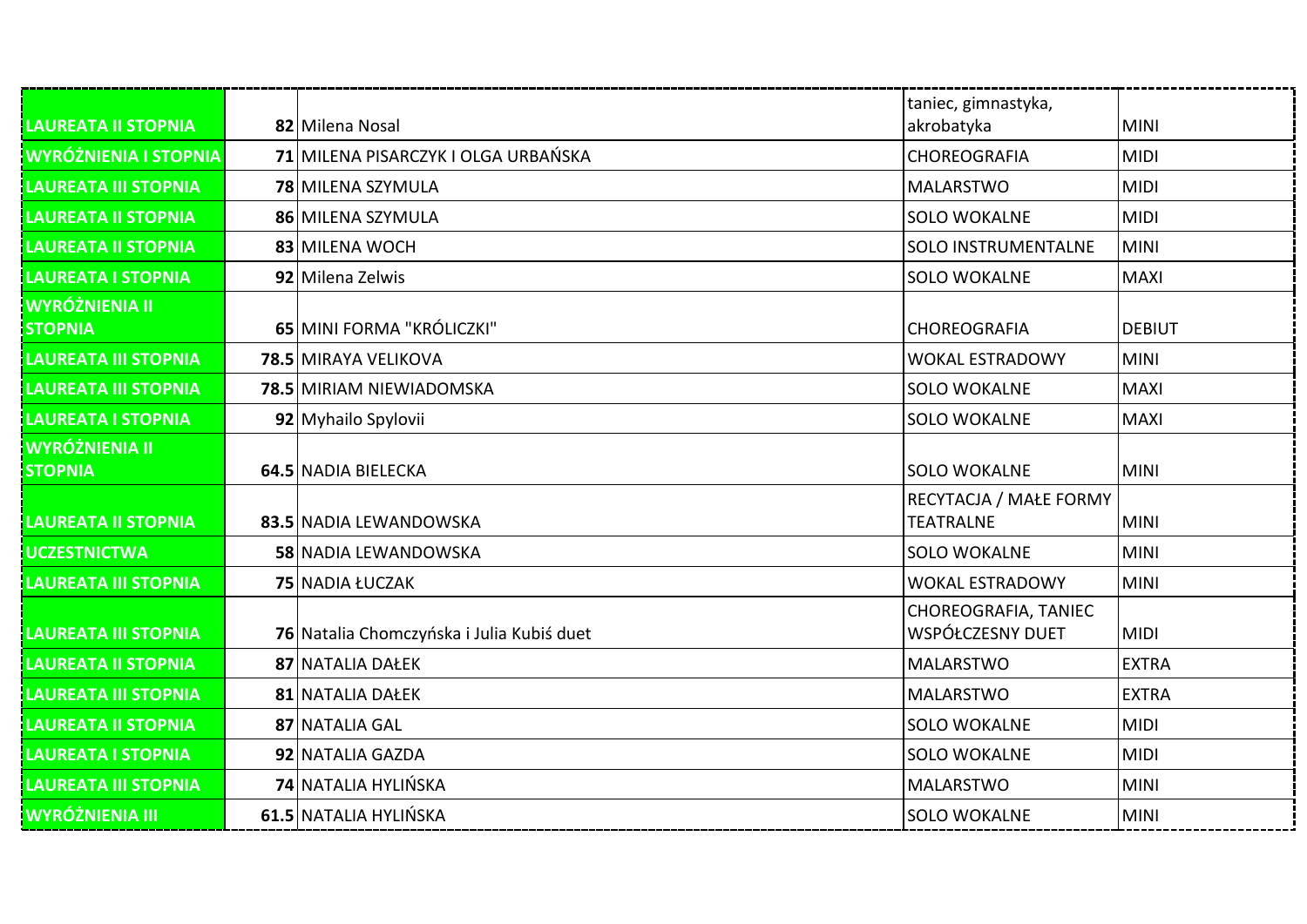| <b>STOPNIA</b>                           |                           |                                     |                  |
|------------------------------------------|---------------------------|-------------------------------------|------------------|
| <b>LAUREATA II STOPNIA</b>               | 85.5 NATALIA IZDEBSKA     | <b>WOKAL ESTRADOWY</b>              | <b>MIDI</b>      |
| <b>LAUREATA II STOPNIA</b>               | 82 NATALIA JUSIAK         | <b>SOLO WOKALNE</b>                 | <b>MINI</b>      |
| <b>LAUREATA II STOPNIA</b>               | 87 NATALIA KUBACKA        | TANIEC ARTYSTYCZNY                  | <b>MINI</b>      |
| <b>LAUREATA I STOPNIA</b>                | 95.5 NATALIA KUBIAK       | <b>SOLO WOKALNE</b>                 | <b>MIDI</b>      |
| <b>LAUREATA III STOPNIA</b>              | 80.5 NATALIA LEHMANN      | <b>WOKAL ESTRADOWY</b>              | <b>MAXI PLUS</b> |
| <b>LAUREATA II STOPNIA</b>               | 83.5 Natalia Romanowska   | <b>SOLO WOKALNE</b>                 | <b>MINI</b>      |
| <b>LAUREATA I STOPNIA</b>                | 94 NATALIA RÓŻAŃSKA       | <b>SOLO INSTRUMENTALNE</b>          | <b>MIDI</b>      |
| <b>LAUREATA III STOPNIA</b>              | 81 NATALIA SMOLARCZYK     | <b>SOLO WOKALNE</b>                 | <b>MINI</b>      |
| <b>LAUREATA III STOPNIA</b>              | <b>74 NATALIA WALCZUK</b> | <b>MALARSTWO</b>                    | <b>MAXI PLUS</b> |
| <b>LAUREATA III STOPNIA</b>              | 81 Natalia Wolańska       | <b>SOLO WOKALNE</b>                 | <b>MINI</b>      |
| <b>LAUREATA II STOPNIA</b>               | 82 NATALIA ZNÓJ           | <b>WOKAL ESTRADOWY</b>              | <b>MINI</b>      |
| <b>LAUREATA II STOPNIA</b>               | 86.5 NATAN GRYGA          | <b>SOLO WOKALNE</b>                 | <b>MINI</b>      |
| <b>LAUREATA III STOPNIA</b>              | 79.5 NATASZA PEPŁOWSKA    | <b>WOKAL ESTRADOWY</b>              | <b>MINI</b>      |
| <b>WYRÓŻNIENIA III</b><br><b>STOPNIA</b> | 62 NELA KULCZYCKA         | <b>SOLO WOKALNE</b>                 | <b>DEBIUT</b>    |
| <b>LAUREATA I STOPNIA</b>                | 93 NEONILA METLITSKA      | <b>SOLO INSTRUMENTALNE</b>          | <b>MAXI PLUS</b> |
| <b>LAUREATA I STOPNIA</b>                | 93 Nikodem Granat         | <b>MALARSTWO</b>                    | <b>EXTRA</b>     |
| <b>LAUREATA II STOPNIA</b>               | 88.5 Nikola Kosior        | <b>SOLO WOKALNE</b>                 | <b>MIDI</b>      |
| <b>LAUREATA II STOPNIA</b>               | 82 NIKOLA STADLER         | <b>MALARSTWO</b>                    | <b>EXTRA</b>     |
| <b>LAUREATA III STOPNIA</b>              | 79 NIKOLA WAWRZYNIAK      | <b>WOKAL ESTRADOWY</b>              | <b>MINI</b>      |
| <b>LAUREATA I STOPNIA</b>                | 92 NOVIKOVA VIKTORIA      | <b>SOLO WOKALNE</b>                 | <b>MIDI</b>      |
| <b>LAUREATA I STOPNIA</b>                | 97 OLEKSANDR KABERNIK     | <b>SOLO INSTRUMENTALNE</b>          | <b>MAXI PLUS</b> |
| <b>LAUREATA II STOPNIA</b>               | 82 OLGA WIDLARZ           | RECYTACJA / MAŁE FORMY<br>TEATRALNE | <b>MINI</b>      |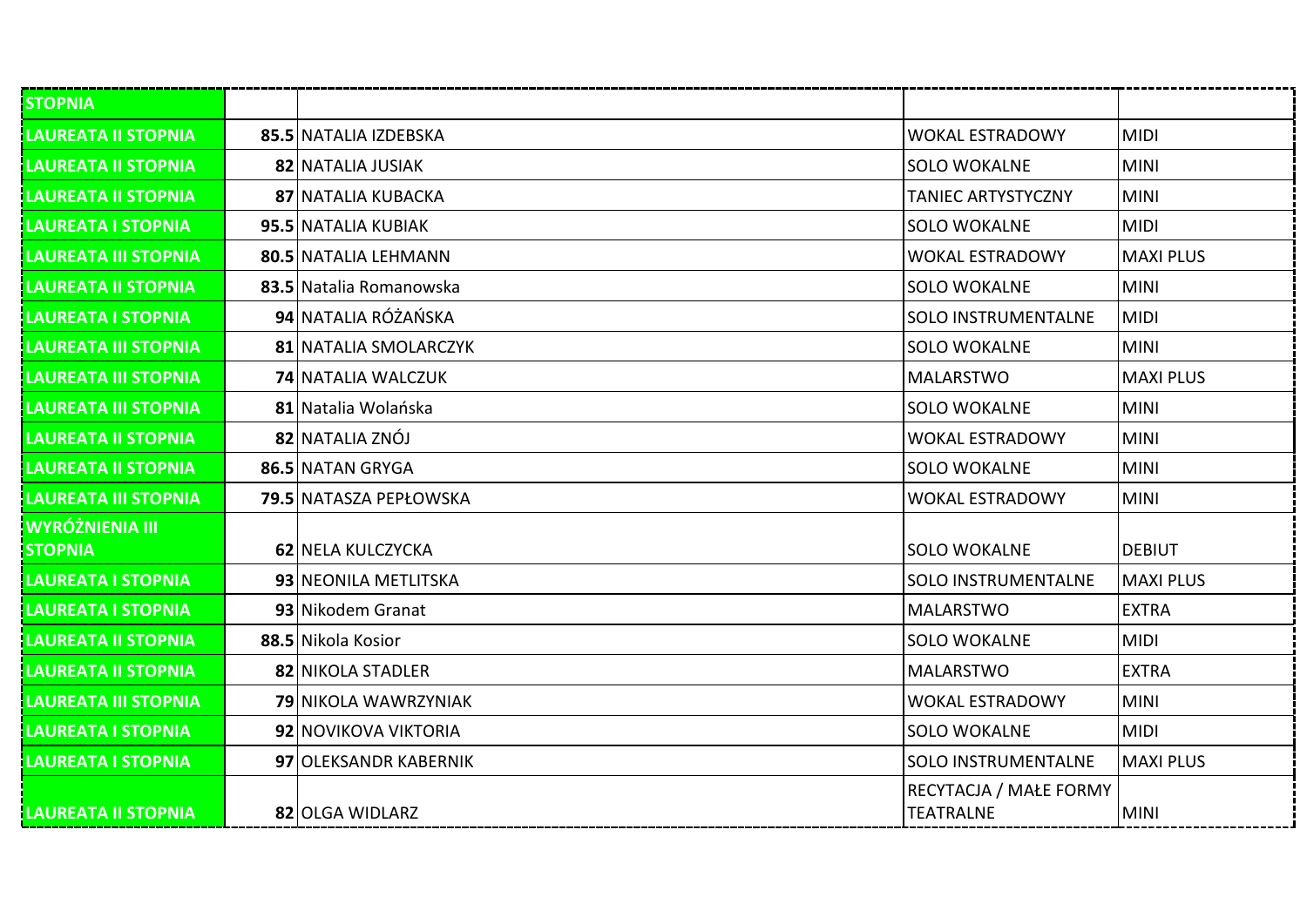| <b>LAUREATA II STOPNIA</b>  | 87 OLGA WIDLARZ                                                                                                           | <b>WOKAL ESTRADOWY</b>                     | MINI             |
|-----------------------------|---------------------------------------------------------------------------------------------------------------------------|--------------------------------------------|------------------|
| <b>LAUREATA II STOPNIA</b>  | 83 OLIWIA BONNA                                                                                                           | <b>SOLO WOKALNE</b>                        | <b>MIDI</b>      |
| <b>LAUREATA II STOPNIA</b>  | 90.5 OLIWIA DEMIAŃCZUK                                                                                                    | <b>SOLO WOKALNE</b>                        | <b>MAXI</b>      |
| <b>LAUREATA II STOPNIA</b>  | 86 OLIWIA DZIDO                                                                                                           | <b>WOKAL ESTRADOWY</b>                     | <b>MAXI</b>      |
| <b>LAUREATA III STOPNIA</b> | <b>76 OLIWIA I SARA MALESA</b>                                                                                            | <b>DUET WOKALNY</b>                        | <b>MINI</b>      |
| <b>LAUREATA I STOPNIA</b>   | 93 OLIWIA KOŁBUK                                                                                                          | <b>WIDEOKLIP (TELEDYSK)</b>                | <b>MINI</b>      |
| <b>LAUREATA III STOPNIA</b> | <b>79 OLIWIA PTASZEK</b>                                                                                                  | <b>MALARSTWO</b>                           | <b>MINI</b>      |
| <b>LAUREATA II STOPNIA</b>  | 84 OLIWIA SERMANOWICZ                                                                                                     | <b>SOLO WOKALNE</b>                        | <b>MIDI</b>      |
| <b>LAUREATA II STOPNIA</b>  | 83.5 Oliwier Pitrzczyk                                                                                                    | <b>SOLO WOKALNE</b>                        | <b>MINI</b>      |
| <b>LAUREATA I STOPNIA</b>   | 93.5 OSTROVKO VIKTORYIA "MEDIAN VOICE"                                                                                    | <b>SOLO WOKALNE</b>                        | <b>MAXI</b>      |
| <b>LAUREATA II STOPNIA</b>  | 88 PALIUKA DARYA                                                                                                          | <b>SOLO INSTRUMENTALNE</b>                 | <b>MIDI</b>      |
| <b>LAUREATA II STOPNIA</b>  | 88 PAPSUEVA EKATERINA                                                                                                     | <b>MALARSTWO</b>                           | <b>MINI</b>      |
| <b>LAUREATA I STOPNIA</b>   | 93 PATRYCJA DROZD                                                                                                         | <b>SOLO INSTRUMENTALNE</b>                 | <b>MINI</b>      |
| <b>LAUREATA III STOPNIA</b> | 79 PATRYCJA KASZLIKOWSKA                                                                                                  | <b>SOLO WOKALNE</b>                        | <b>MIDI</b>      |
| <b>LAUREATA II STOPNIA</b>  | 84.5 PAULA CIEŻKA                                                                                                         | <b>SOLO WOKALNE</b>                        | <b>MIDI</b>      |
| <b>LAUREATA II STOPNIA</b>  | 82 PAULINA CZOCHRA                                                                                                        | <b>SOLO WOKALNE</b>                        | <b>EXTRA</b>     |
| <b>LAUREATA III STOPNIA</b> | 74 PAULINA JARZĄBEK                                                                                                       | <b>SOLO WOKALNE</b>                        | <b>MIDI</b>      |
| <b>LAUREATA I STOPNIA</b>   | 92 PAULINA MIELNICZEK                                                                                                     | <b>SOLO WOKALNE</b>                        | <b>MAXI PLUS</b> |
| <b>LAUREATA II STOPNIA</b>  | 83 PAWEŁ KACZANOWSKI                                                                                                      | <b>SOLO INSTRUMENTALNE</b>                 | <b>MINI</b>      |
| <b>LAUREATA II STOPNIA</b>  | 88 Paweł Szymlet                                                                                                          | <b>MALARSTWO</b>                           | <b>MIX</b>       |
| <b>LAUREATA II STOPNIA</b>  | 85 PERI ERTURK                                                                                                            | <b>SOLO INSTRUMENTALNE</b>                 | <b>MINI</b>      |
|                             | PIANO SEXTET:                                                                                                             |                                            |                  |
| <b>LAUREATA I STOPNIA</b>   | KATERYNA ROZUMOVSKA, VIKTORIIA KRAVTSOVA, VIKTORIIA KRAVCHENKO,<br>100 MARHARYTA BEREZHNA, MARIAM MARCHENKO, ARTEM FROLOV | <b>MAŁE FORMY</b><br><b>INSTRUMENTALNE</b> | <b>MAXI</b>      |
|                             |                                                                                                                           |                                            |                  |
| <b>LAUREATA I STOPNIA</b>   | 94 PLOKHIKH YURA, PLOKHIH YEGOR                                                                                           | <b>DUET WOKALNY</b>                        | <b>MINI</b>      |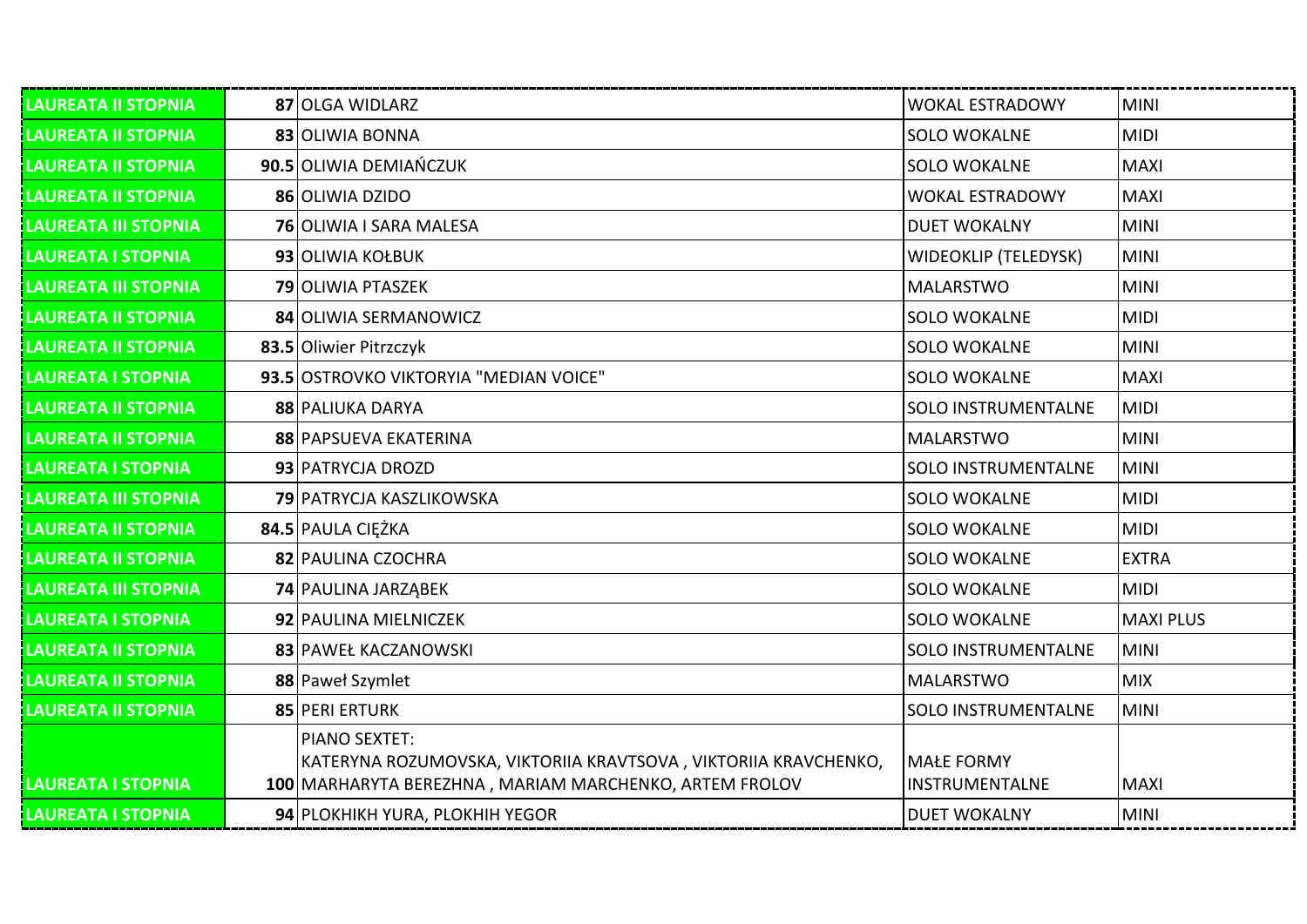| <b>LAUREATA II STOPNIA</b>              | 86 POLA MAKAREWICZ           | <b>SOLO INSTRUMENTALNE</b>                 | <b>MINI</b> |
|-----------------------------------------|------------------------------|--------------------------------------------|-------------|
| <b>LAUREATA I STOPNIA</b>               | 92 POLA PŁOWIAK              | <b>SOLO WOKALNE</b>                        | <b>MIDI</b> |
| <b>LAUREATA III STOPNIA</b>             | 80 POLA ZAWADZKA             | <b>SOLO WOKALNE</b>                        | <b>MINI</b> |
| <b>LAUREATA II STOPNIA</b>              | 84 POLINA MARYNENKO          | <b>MALARSTWO</b>                           | <b>MIDI</b> |
| <b>LAUREATA III STOPNIA</b>             | 80.5 POPA ANTONIO VALENTIN   | <b>SOLO WOKALNE</b>                        | <b>MAXI</b> |
| LAUREATA II STOPNIA                     | 89.5 POZDNYAKOVA SOFIA       | <b>MALARSTWO</b>                           | <b>MINI</b> |
| <b>LAUREATA I STOPNIA</b>               | 95 PREAȘCA ANASTASIA         | <b>SOLO INSTRUMENTALNE</b>                 | <b>MIDI</b> |
| <b>LAUREATA II STOPNIA</b>              | 91 PRISĂCARU ELMIRA          | <b>SOLO INSTRUMENTALNE</b>                 | <b>MIDI</b> |
| <b>LAUREATA II STOPNIA</b>              | 89.5 RADZIVONAU ARTSIOM      | <b>MALARSTWO</b>                           | <b>MINI</b> |
| LAUREATA I STOPNIA                      | 94 RITA BORKOWSKA            | <b>SOLO INSTRUMENTALNE</b>                 | <b>MINI</b> |
| <b>LAUREATA II STOPNIA</b>              | 88 ROBERTAS VALUTIS          | <b>SOLO INSTRUMENTALNE</b>                 | <b>MINI</b> |
| <b>LAUREATA II STOPNIA</b>              | <b>85 ROMAN KORNYAKOV</b>    | <b>SOLO INSTRUMENTALNE</b>                 | <b>MIDI</b> |
| <b>LAUREATA I STOPNIA</b>               | 95 RYZHAYA MILANA            | <b>SOLO INSTRUMENTALNE</b>                 | <b>MINI</b> |
| <b>LAUREATA II STOPNIA</b>              | 91 SABINA BEDNARZ            | <b>SOLO WOKALNE</b>                        | <b>MIDI</b> |
| <b>LAUREATA III STOPNIA</b>             | 79 SALA MARIO IONUT          | <b>SOLO WOKALNE</b>                        | <b>MAXI</b> |
| LAUREATA II STOPNIA                     | 87 Sandra Pytlarz            | RECYTACJA / MAŁE FORMY<br><b>TEATRALNE</b> | <b>MAXI</b> |
| <b>LAUREATA III STOPNIA</b>             | 74 Sara Niemczyk             | <b>WOKAL ESTRADOWY</b>                     | <b>MIDI</b> |
| <b>LAUREATA III STOPNIA</b>             | <b>75 SHAKE A LEG JUNIOR</b> | CHOREOGRAFIA                               | <b>MIDI</b> |
| <b>WYRÓŻNIENIA II</b><br><b>STOPNIA</b> | 69 SHAKE A LEG MINI          | <b>CHOREOGRAFIA</b>                        | <b>MINI</b> |
| <b>LAUREATA II STOPNIA</b>              | 87 SHAROU YAGOR i ZHUK MAXIM | <b>DUET INSTRUMENTALNY</b>                 | <b>MINI</b> |
| LAUREATA II STOPNIA                     | 85 SHPARUN SVYATOSLAV        | <b>SOLO INSTRUMENTALNE</b>                 | <b>MINI</b> |
| <b>LAUREATA I STOPNIA</b>               | 95 SIAMIONAVA VERANIKA       | <b>SOLO INSTRUMENTALNE</b>                 | <b>MAXI</b> |
| <b>LAUREATA II STOPNIA</b>              | 84 SIOSTRY BUŁHAK            | <b>DUET WOKALNY</b>                        | <b>MIX</b>  |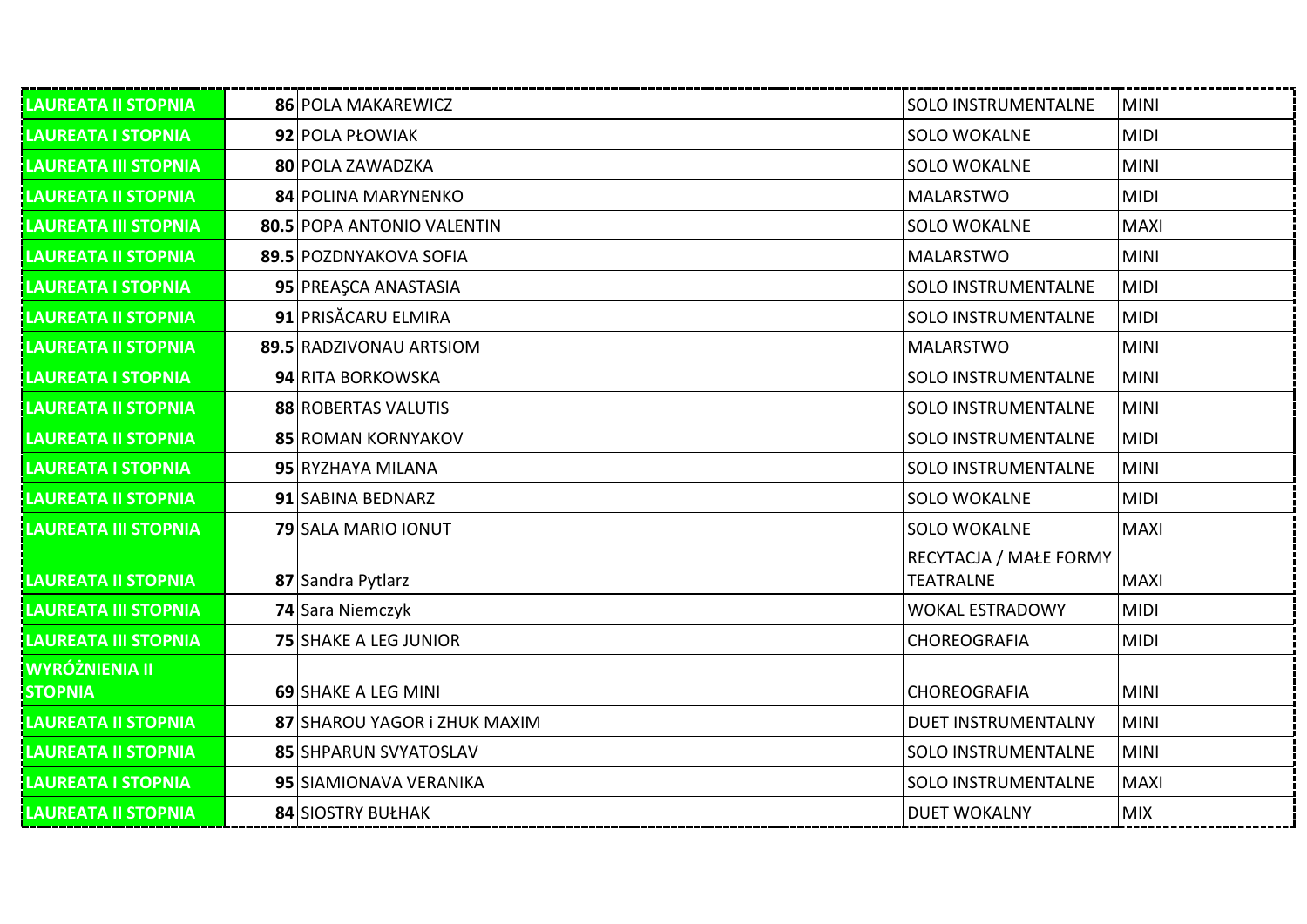| <b>LAUREATA II STOPNIA</b>   | 88 SISTERS - EDYTA LIMANÓWKA, MARTA LIMANÓWKA | SOLO INSTRUMENTALNE                        | <b>MIX</b>    |
|------------------------------|-----------------------------------------------|--------------------------------------------|---------------|
| LAUREATA II STOPNIA          | 85 SLABADZIANIUK VASILISA                     | SOLO INSTRUMENTALNE /<br><b>FORTEPIAN</b>  | <b>MIDI</b>   |
| <b>WYRÓŻNIENIA I STOPNIA</b> | 72 Smerfetki z Piąteczki                      | CHOREOGRAFIA                               | <b>DEBIUT</b> |
| LAUREATA III STOPNIA         | <b>76 SOFIA MARYNENKO</b>                     | <b>MALARSTWO</b>                           | <b>MINI</b>   |
| <b>LAUREATA II STOPNIA</b>   | 83 Solista Gitarzysta WIKTOR SZYMAŃSKI        | SOLO INSTRUMENTALNE /<br>gitara klasyczna  | <b>MAXI</b>   |
| <b>LAUREATA III STOPNIA</b>  | 80 STEPANOVICH EVGENIY                        | SOLO INSTRUMENTALNE                        | DEBIUT        |
| LAUREATA I STOPNIA           | 92 Studio Piosenki / przedstawienie AGNIESZKI | TEATR / POEZJA ŚPIEWANA MAXI               |               |
| <b>LAUREATA III STOPNIA</b>  | 74.5 SZYMON MAZUREK                           | <b>SOLO WOKALNE</b>                        | <b>DEBIUT</b> |
| LAUREATA III STOPNIA         | 76.5 TEATR DZIECIĘCY "SZTUCZKI"               | RECYTACJA / MAŁE FORMY<br><b>TEATRALNE</b> | <b>MIX</b>    |
| <b>LAUREATA III STOPNIA</b>  | 79.5 TOISTEVA SOFIA                           | <b>SOLO WOKALNE</b>                        | <b>MINI</b>   |
| <b>LAUREATA II STOPNIA</b>   | 91 Tola Swaczyj                               | <b>SOLO WOKALNE</b>                        | MINI          |
| <b>LAUREATA I STOPNIA</b>    | 92 TRIO AKADEMII DŹWIĘKÓW                     | TRIO INSTRUMENTALNE                        | MIDI          |
| <b>LAUREATA III STOPNIA</b>  | 81 TUNA ERTURK                                | <b>SOLO INSTRUMENTALNE</b>                 | <b>DEBIUT</b> |
| <b>LAUREATA II STOPNIA</b>   | 91 TURCANU BEATRICE                           | <b>SOLO INSTRUMENTALNE</b>                 | MINI          |
| <b>LAUREATA I STOPNIA</b>    | 95 TURCANU BIANCA                             | <b>SOLO INSTRUMENTALNE</b>                 | MINI          |
| LAUREATA III STOPNIA         | 77 TWIX                                       | CHOREOGRAFIA                               | <b>MINI</b>   |
| LAUREATA II STOPNIA          | 89 TYMON STEPIEN                              | <b>SOLO INSTRUMENTALNE</b>                 | MIDI          |
| LAUREATA II STOPNIA          | 85 TYMOTEUSZ KRYCZKA                          | <b>SOLO INSTRUMENTALNE</b>                 | <b>MINI</b>   |
| LAUREATA II STOPNIA          | 87.5 ULA VILKAUSKAITĖ                         | <b>SOLO WOKALNE</b>                        | <b>MAXI</b>   |
| LAUREATA II STOPNIA          | 85 URSZULA GRZELCZYK                          | <b>SOLO INSTRUMENTALNE</b>                 | <b>MAXI</b>   |
| LAUREATA II STOPNIA          | 91 VEREMCIUC ANDREEA                          | <b>SOLO INSTRUMENTALNE</b>                 | <b>MIDI</b>   |
| <b>LAUREATA II STOPNIA</b>   | 84 Veronika Krasylivska                       | <b>SOLO WOKALNE</b>                        | <b>MIDI</b>   |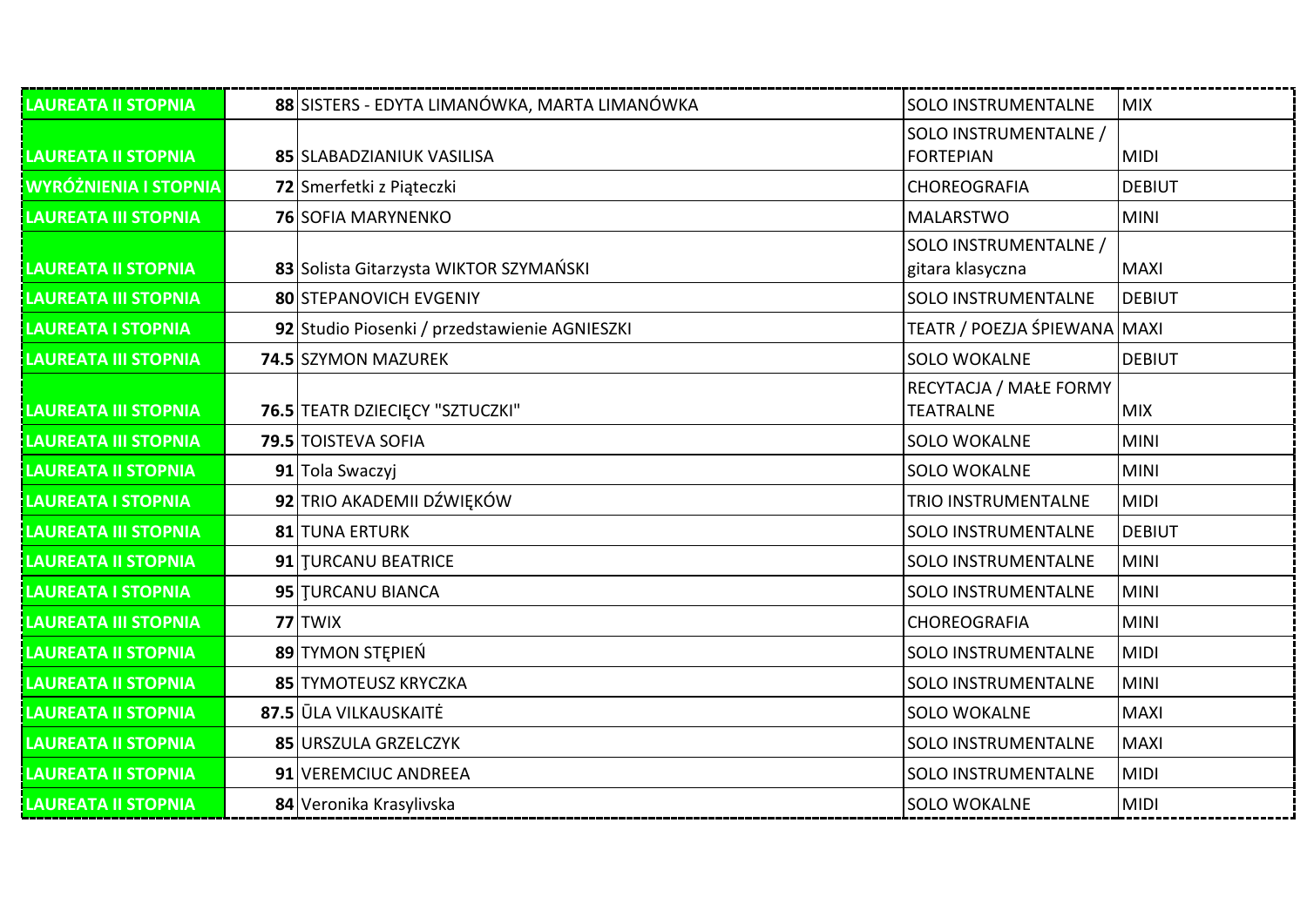| <b>LAUREATA I STOPNIA</b>   | 96 Vescan Blanka Maria              | <b>SOLO WOKALNE</b>                 | <b>DEBIUT</b>    |
|-----------------------------|-------------------------------------|-------------------------------------|------------------|
| <b>LAUREATA I STOPNIA</b>   | 96 VILTE KULIESIUTE                 | <b>SOLO INSTRUMENTALNE</b>          | <b>MAXI</b>      |
| <b>LAUREATA I STOPNIA</b>   | 92 VILTE PALAIMAITE                 | <b>SOLO INSTRUMENTALNE</b>          | <b>MIDI</b>      |
| <b>LAUREATA I STOPNIA</b>   | 92 VOCAL ENSEMBLE "RE-MI"           | <b>ZESPÓŁ WOKALNY</b>               | <b>MIDI</b>      |
| <b>LAUREATA II STOPNIA</b>  | 86 VOLGA KARZHOVA                   | <b>SOLO INSTRUMENTALNE</b>          | <b>MINI</b>      |
|                             | <b>VOLGA KARZHOVA</b>               | 8                                   | 9i               |
| LAUREATA III STOPNIA        | 80 WERONIKA CEMPEL                  | <b>SOLO WOKALNE</b>                 | <b>MAXI</b>      |
| <b>LAUREATA II STOPNIA</b>  | 82 WERONIKA DOŁBA                   | <b>SOLO WOKALNE</b>                 | <b>MINI</b>      |
| <b>LAUREATA II STOPNIA</b>  | 89 Weronika Gruchel i Dagmara Olek  | CHOREOGRAFIA, TANIEC<br>WSPÓŁCZESNY | <b>MAXI</b>      |
| <b>LAUREATA II STOPNIA</b>  | 83 WERONIKA GUMUŁA                  | <b>WOKAL ESTRADOWY</b>              | <b>MIDI</b>      |
| LAUREATA II STOPNIA         | 84 WERONIKA KOTWA                   | <b>SOLO WOKALNE</b>                 | <b>MIDI</b>      |
| <b>LAUREATA II STOPNIA</b>  | 87.5 WERONIKA KUBIAK                | <b>SOLO WOKALNE</b>                 | <b>MAXI PLUS</b> |
| <b>LAUREATA III STOPNIA</b> | <b>79</b> WERONIKA MARIA WRÓBLEWSKA | <b>SOLO WOKALNE</b>                 | <b>MINI</b>      |
| <b>LAUREATA I STOPNIA</b>   | 94 WIKTOR DRZEWICKI                 | <b>SOLO INSTRUMENTALNE</b>          | <b>MAXI</b>      |
| <b>LAUREATA II STOPNIA</b>  | 88 WIKTORIA BUŁHAK                  | <b>SOLO WOKALNE</b>                 | <b>MINI</b>      |
| <b>LAUREATA III STOPNIA</b> | <b>76 WIKTORIA CHODÓR</b>           | <b>SOLO WOKALNE</b>                 | <b>MINI</b>      |
| <b>LAUREATA II STOPNIA</b>  | 86 WIKTORIA ELIASZEWICZ             | <b>SOLO WOKALNE</b>                 | <b>MAXI</b>      |
| <b>LAUREATA III STOPNIA</b> | <b>76.5 WIKTORIA KRASUSKA</b>       | <b>SOLO WOKALNE</b>                 | <b>MIDI</b>      |
| <b>LAUREATA III STOPNIA</b> | <b>75 WIKTORIA LACH</b>             | <b>SOLO WOKALNE</b>                 | <b>MAXI</b>      |
| <b>LAUREATA II STOPNIA</b>  | 91 WOJCIECH STEFANOWSKI             | <b>SOLO WOKALNE</b>                 | <b>MAXI PLUS</b> |
|                             |                                     | CHOREOGRAFIA, Styl tańca            |                  |
| <b>LAUREATA I STOPNIA</b>   | 96 Yulija Komenotrus                | Show dance                          | <b>MAXI PLUS</b> |
| <b>LAUREATA II STOPNIA</b>  | 88.5 ZAYTSEVA VIKTORIA              | <b>SOLO WOKALNE</b>                 | <b>MINI</b>      |
| <b>LAUREATA I STOPNIA</b>   | 96.5 Zespół "CZELODKA"              | ZESPÓŁ WOKALNY                      | <b>MIX</b>       |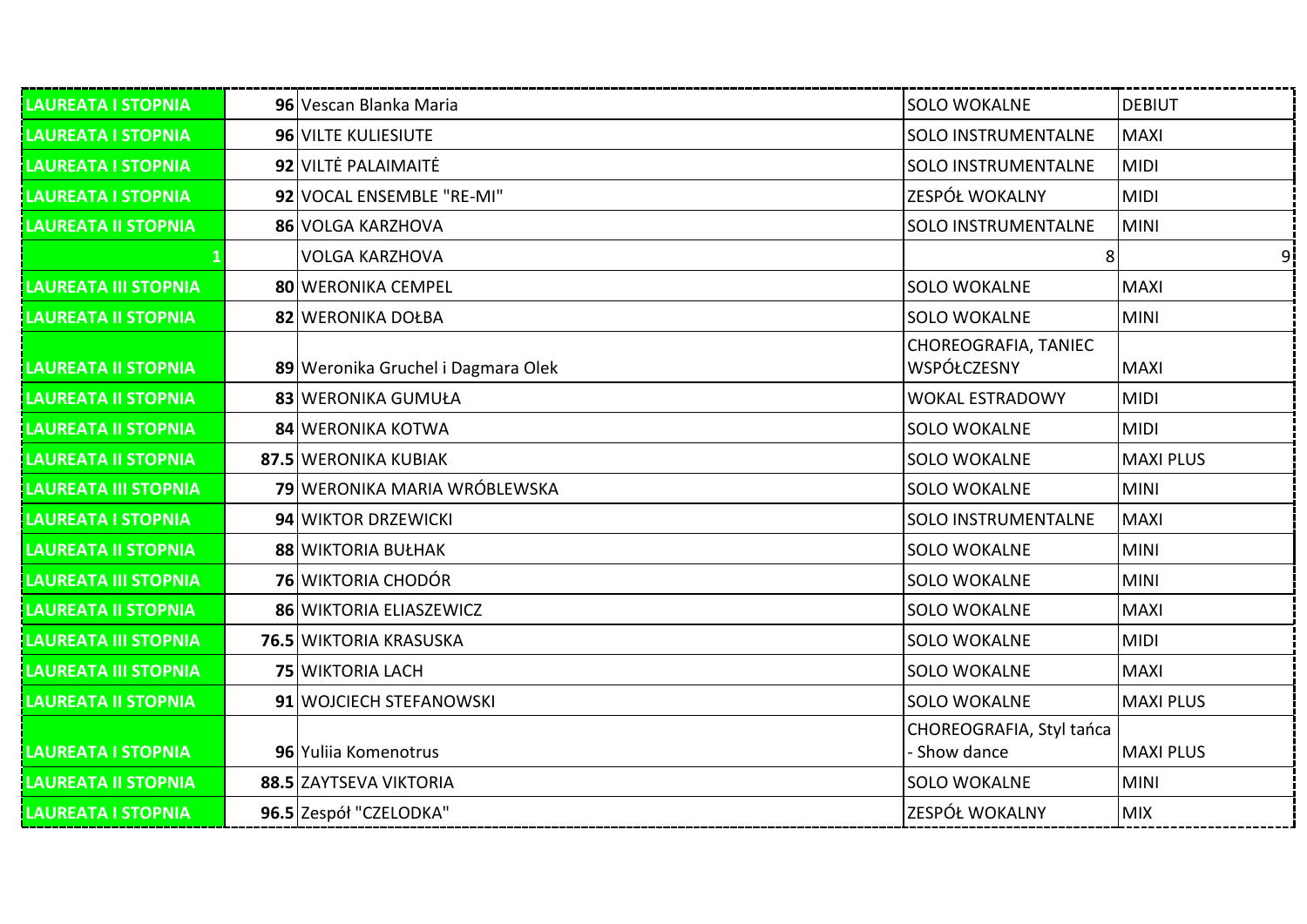| <b>LAUREATA II STOPNIA</b>               | 85.5 ZESPOł "KAROLINKA"                                                                 | ZESPÓŁ WOKALNY                          | <b>MINI</b>      |
|------------------------------------------|-----------------------------------------------------------------------------------------|-----------------------------------------|------------------|
| <b>LAUREATA III STOPNIA</b>              | 81 ZESPÓŁ BAND'a                                                                        | <b>SOLO WOKALNE</b>                     | <b>MIDI</b>      |
| WYRÓŻNIENIA I STOPNIA                    | 70.5 Zespół DO RE MI FA-SOLKI                                                           | <b>WOKAL ESTRADOWY</b>                  | <b>DEBIUT</b>    |
| <b>LAUREATA II STOPNIA</b>               | 87 Zespół ECARTE 1                                                                      | CHOREOGRAFIA, modern                    | <b>MIDI</b>      |
| <b>LAUREATA II STOPNIA</b>               | 83.5 Zespół ETIUDA                                                                      | <b>WOKAL ESTRADOWY</b>                  | <b>MIDI</b>      |
| <b>LAUREATA III STOPNIA</b>              | 74 Zespół FLOWERS                                                                       | CHOREOGRAFIA                            | <b>MINI</b>      |
| <b>LAUREATA I STOPNIA</b>                | ZESPÓŁ JAGÓDKI / MAJA WYSOKIŃSKA, MILENA WOCH, POLA MAKAREWICZ,<br>95 JOANNA MACKIEWICZ | <b>MAŁE FORMY</b><br>INSTRUMENTALNE     | <b>MIX</b>       |
| <b>LAUREATA I STOPNIA</b>                | 92 Zespół PAUZA                                                                         | <b>WOKAL ESTRADOWY</b>                  | <b>MIDI</b>      |
| <b>LAUREATA III STOPNIA</b>              | 76 Zespół RAPSODIA                                                                      | <b>WOKAL ESTRADOWY</b>                  | <b>MINI</b>      |
| <b>LAUREATA III STOPNIA</b>              | 80.5 Zespół SZTAMA                                                                      | <b>WOKAL ESTRADOWY</b>                  | <b>MINI</b>      |
| <b>LAUREATA I STOPNIA</b>                | 92 ZESPÓŁ TANECZNY FORMA                                                                | CHOREOGRAFIA, TANIEC<br>WSPÓŁCZESNY     | <b>MAXI</b>      |
| <b>LAUREATA I STOPNIA</b>                | 93 ZESPÓŁ TANECZNY FORMA                                                                | CHOREOGRAFIA, TANIEC<br>WSPÓŁCZESNY     | <b>MAXI</b>      |
| <b>LAUREATA I STOPNIA</b>                | 93 ZESPÓŁ TANECZNY RESPEKT                                                              | CHOREOGRAFIA, TANIEC<br>WSPÓŁCZESNY     | <b>MAXI</b>      |
| <b>LAUREATA III STOPNIA</b>              | Zespół Wokalny Groszki/ ADAM URBANIAK, WINCENTY ŚWIERCZ, WIKTOR<br>78.5 SZYMAŃSKI       | <b>WOKAL ESTRADOWY /</b><br><b>TRIO</b> | <b>MAXI PLUS</b> |
| <b>LAUREATA II STOPNIA</b>               | 90 ZINKEVICH KSENIYA                                                                    | <b>MALARSTWO</b>                        | <b>MINI</b>      |
| <b>WYRÓŻNIENIA I STOPNIA</b>             | 71 ZIOMKI POZIOMKI                                                                      | CHOREOGRAFIA                            | <b>MINI</b>      |
| <b>WYRÓŻNIENIA III</b><br><b>STOPNIA</b> | 62 ZIOMKI POZIOMKI MINI                                                                 | CHOREOGRAFIA                            | <b>MINI</b>      |
| LAUREATA III STOPNIA                     | 74 ZOFIA BOGUŃ                                                                          | <b>SOLO WOKALNE</b>                     | <b>MAXI</b>      |
| <b>LAUREATA II STOPNIA</b>               | 88 Zofia Jaszczuk                                                                       | <b>SOLO INSTRUMENTALNE</b>              | <b>MINI</b>      |
| <b>LAUREATA I STOPNIA</b>                | 98 ZOFIA KUPIEC                                                                         | <b>SOLO INSTRUMENTALNE</b>              | <b>MAXI PLUS</b> |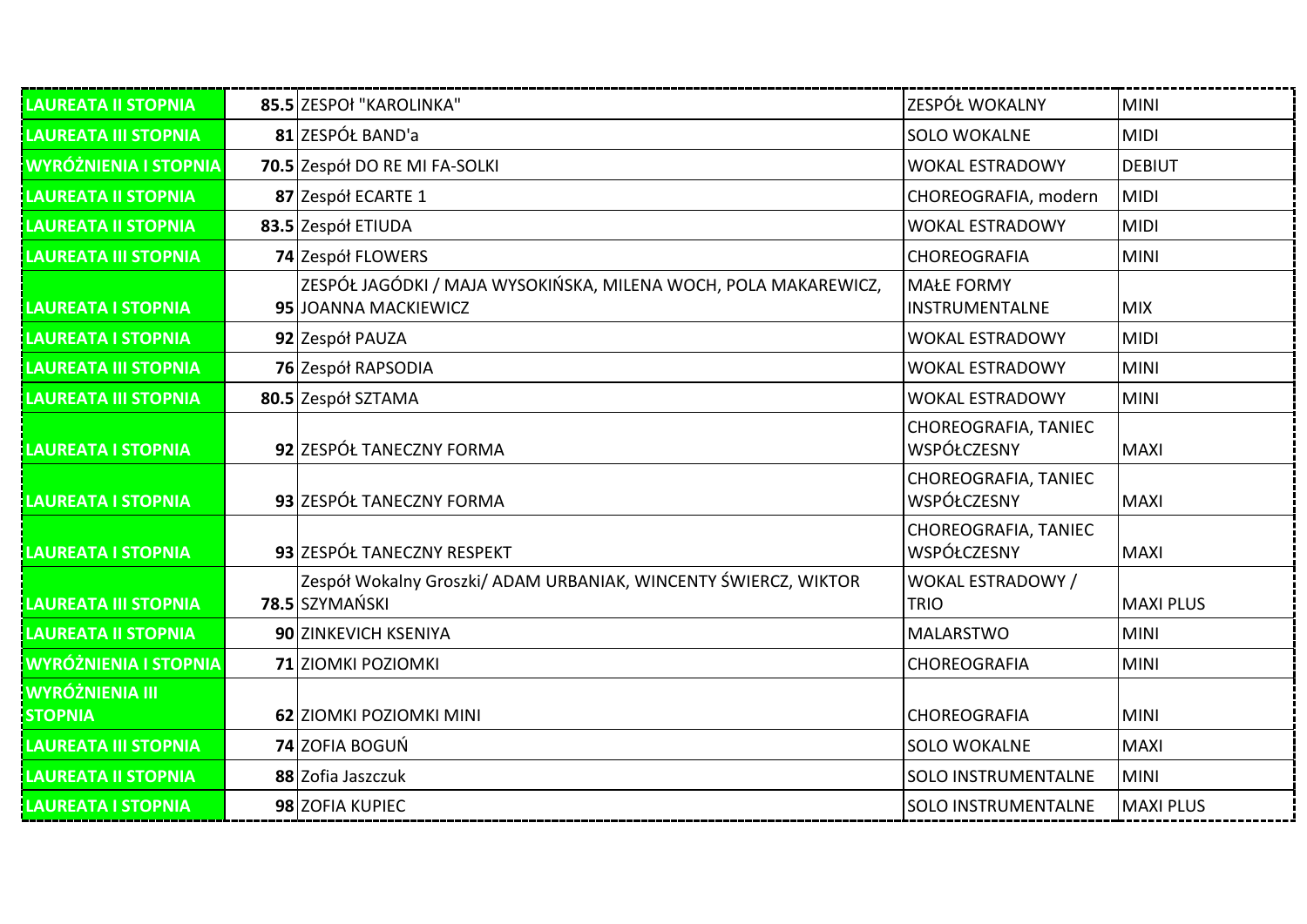| <b>LAUREATA II STOPNIA</b>       | 87 ZOFIA KUSTOSZ Gitara elektryczna | SOLO INSTRUMENTALNE /<br>gitara elektryczna    | <b>MAXI</b>      |
|----------------------------------|-------------------------------------|------------------------------------------------|------------------|
| <b>LAUREATA II STOPNIA</b>       | 89 ZOFIA LASKOWSKA                  | <b>SOLO INSTRUMENTALNE</b>                     | <b>MIDI</b>      |
| <b>LAUREATA I STOPNIA</b>        | 97 ZOFIA ŁUKASIK                    | <b>WIDEOKLIP (TELEDYSK)</b>                    | <b>MINI</b>      |
| <b>LAUREATA III STOPNIA</b>      | 81 ZOFIA SOKAL                      | <b>SOLO WOKALNE</b>                            | <b>MINI</b>      |
| <b>LAUREATA III STOPNIA</b>      | <b>74 ZOFIA SZEWCZYK</b>            | <b>SOLO WOKALNE</b>                            | <b>MINI</b>      |
| <b>LAUREATA II STOPNIA</b>       | 89 Zofia Tyma                       | <b>SOLO WOKALNE</b>                            | <b>MIDI</b>      |
| <b>LAUREATA II STOPNIA</b>       | 85 Zofia Wrona                      | Taniec z elementami<br>akrobatyki              | <b>MIDI</b>      |
| <b>WYRÓŻNIENIA I STOPNIA</b>     | 72.5 Zosia Ziółkowska               | <b>SOLO WOKALNE</b>                            | <b>DEBIUT</b>    |
| <b>LAUREATA III STOPNIA</b>      | 81 Zubovskyi Ivan                   | <b>SOLO WOKALNE</b>                            | <b>EXTRA</b>     |
| <b>LAUREATA II STOPNIA</b>       | 85 ZUZANNA DWORAKOWSKA              | MALARSTWO, AKWARELA                            | <b>MAXI PLUS</b> |
| <b>LAUREATA II STOPNIA</b>       | 82 ZUZANNA GAJEK                    | <b>SOLO WOKALNE</b>                            | <b>MINI</b>      |
| <b>LAUREATA I STOPNIA</b>        | 94.5 ZUZANNA GAJOR                  | <b>SOLO WOKALNE</b>                            | <b>MIDI</b>      |
| WYRÓŻNIENIA II<br><b>STOPNIA</b> | 69 ZUZANNA HOJKA                    | <b>SOLO WOKALNE</b>                            | <b>MINI</b>      |
| <b>LAUREATA II STOPNIA</b>       | 83.5 ZUZANNA i LENA PERS            | <b>WOKAL, FOLKLOR DUET</b>                     | <b>MINI</b>      |
| <b>LAUREATA III STOPNIA</b>      | 80 ZUZANNA i LENA PERS              | RECYTACJA / MAŁE FORMY<br>TEATRALNE, RECYTACJA | <b>MINI</b>      |
| <b>LAUREATA II STOPNIA</b>       | 83 ZUZANNA i LENA PERS              | Wokal ludowy                                   | <b>MINI</b>      |
| <b>LAUREATA II STOPNIA</b>       | 88 ZUZANNA JAROSIK                  | <b>SOLO WOKALNE</b>                            | <b>DEBIUT</b>    |
| <b>LAUREATA I STOPNIA</b>        | 92 ZUZANNA KARPIŃSKA                | SOLO INSTRUMENTALNE                            | <b>MINI</b>      |
| <b>LAUREATA III STOPNIA</b>      | 77 Zuzanna Kiszka                   | <b>TANIEC SPORTOWY</b>                         | <b>MINI</b>      |
| <b>LAUREATA II STOPNIA</b>       | 84 ZUZANNA KRECHOWIECKA             | <b>SOLO WOKALNE</b>                            | <b>MIDI</b>      |
| <b>LAUREATA III STOPNIA</b>      | 75 Zuzanna LIPSKA                   | <b>SOLO WOKALNE</b>                            | <b>MIDI</b>      |